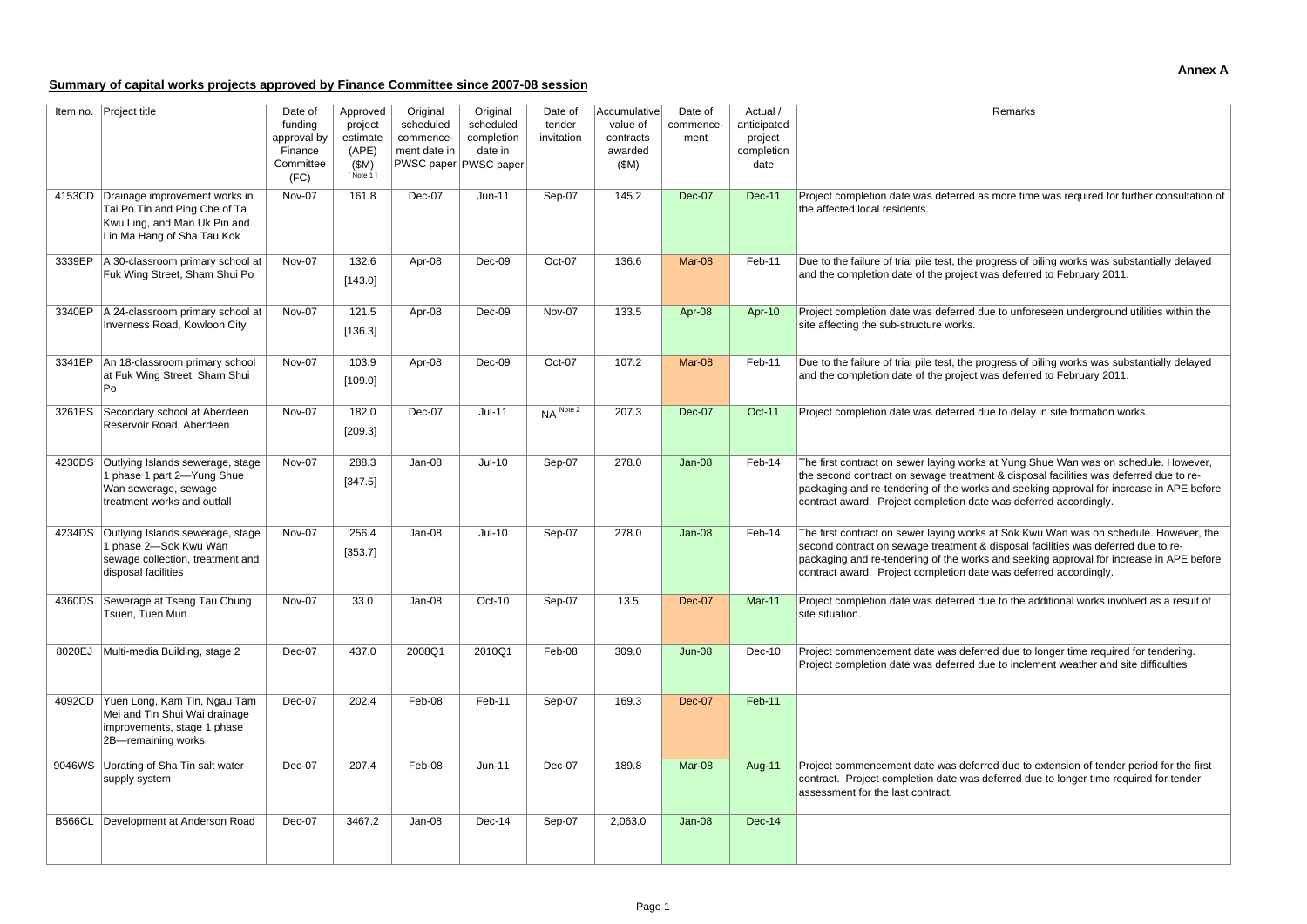| Remarks |  |
|---------|--|
|---------|--|

| The slippage is due to protracted discussion on the Tuen Mun Western Bypass alignment.<br>Alternative proposals by the public were received during public consultation. A total of 10<br>alignment options have been evaluated, with the Tuen Mun District Council and Heung<br>Yee Kuk finally giving consent to our recommended alignment option in November 2010.<br>However, as the accepted alignment is significantly different from the original alignment<br>proposed under the Feasibility Study, a new environmental impact assessment (EIA) study<br>has to be conducted under the EIA Ordinance. Taking into account the time required for<br>EIA, gazetting and authorisation of the road scheme under the Roads (Works, Use and<br>Compensation) Ordinance, the whole study is anticipated to be completed by end 2012. |
|---------------------------------------------------------------------------------------------------------------------------------------------------------------------------------------------------------------------------------------------------------------------------------------------------------------------------------------------------------------------------------------------------------------------------------------------------------------------------------------------------------------------------------------------------------------------------------------------------------------------------------------------------------------------------------------------------------------------------------------------------------------------------------------------------------------------------------------|
| Project commencement and completion dates were deferred due to additional time taken<br>for seeking approval on increase in APE before awarding the contract.                                                                                                                                                                                                                                                                                                                                                                                                                                                                                                                                                                                                                                                                         |
| Project commencement and completion dates were deferred due to re-tendering.                                                                                                                                                                                                                                                                                                                                                                                                                                                                                                                                                                                                                                                                                                                                                          |
| Project completion date was deferred as more time was required for trial operation to<br>optimize the function of disinfection facilities.                                                                                                                                                                                                                                                                                                                                                                                                                                                                                                                                                                                                                                                                                            |
|                                                                                                                                                                                                                                                                                                                                                                                                                                                                                                                                                                                                                                                                                                                                                                                                                                       |
| Project commencement and completion dates were deferred to allow for the application for<br>increase in APE.                                                                                                                                                                                                                                                                                                                                                                                                                                                                                                                                                                                                                                                                                                                          |
| Project commencement and completion dates were deferred to allow for the application for<br>increase in APE.                                                                                                                                                                                                                                                                                                                                                                                                                                                                                                                                                                                                                                                                                                                          |

|        | Item no. Project title                                                                                                                                   | Date of<br>funding<br>approval by<br>Finance<br>Committee<br>(FC) | Approved<br>project<br>estimate<br>(APE)<br>(\$M)<br>[ Note 1 ] | Original<br>scheduled<br>commence-<br>ment date in | Original<br>scheduled<br>completion<br>date in<br>PWSC paper PWSC paper | Date of<br>tender<br>invitation | Accumulative<br>value of<br>contracts<br>awarded<br>(SM) | Date of<br>commence-<br>ment | Actual /<br>anticipated<br>project<br>completion<br>date | Remarks                                                                                                                                                                                                                                                                                                                                                                                                                                                                                                                                                                                                                                                                                                                                                                                                                               |
|--------|----------------------------------------------------------------------------------------------------------------------------------------------------------|-------------------------------------------------------------------|-----------------------------------------------------------------|----------------------------------------------------|-------------------------------------------------------------------------|---------------------------------|----------------------------------------------------------|------------------------------|----------------------------------------------------------|---------------------------------------------------------------------------------------------------------------------------------------------------------------------------------------------------------------------------------------------------------------------------------------------------------------------------------------------------------------------------------------------------------------------------------------------------------------------------------------------------------------------------------------------------------------------------------------------------------------------------------------------------------------------------------------------------------------------------------------------------------------------------------------------------------------------------------------|
|        | B188WC Mainlaying within development at<br>Anderson Road                                                                                                 | Dec-07                                                            | 103.8                                                           | $Dec-10$                                           | Mar-14                                                                  | $NA$ Note 2                     | 38.0                                                     | $Jan-10$                     | Mar-14                                                   |                                                                                                                                                                                                                                                                                                                                                                                                                                                                                                                                                                                                                                                                                                                                                                                                                                       |
|        | 8002QR MTR West Island Line – funding<br>support for design phase                                                                                        | Dec-07                                                            | 400.0                                                           |                                                    | $\blacksquare$                                                          | $NA$ <sup>Note 2</sup>          | 400.0                                                    | Feb-08                       | Mar-09                                                   |                                                                                                                                                                                                                                                                                                                                                                                                                                                                                                                                                                                                                                                                                                                                                                                                                                       |
|        | 6800TH Retrofitting of noise barriers at<br>Kwun Tong Bypass                                                                                             | Dec-07                                                            | 87.2                                                            | <b>Jun-08</b>                                      | Dec-10                                                                  | Mar-08                          | 64.9                                                     | $Jun-08$                     | Feb-10                                                   |                                                                                                                                                                                                                                                                                                                                                                                                                                                                                                                                                                                                                                                                                                                                                                                                                                       |
|        | 3047RG Siu Sai Wan Complex                                                                                                                               | Dec-07                                                            | 411.3<br>[463.7]                                                | Apr-08                                             | <b>Nov-10</b>                                                           | Nov-07                          | 415.7                                                    | Mar-08                       | <b>Nov-10</b>                                            |                                                                                                                                                                                                                                                                                                                                                                                                                                                                                                                                                                                                                                                                                                                                                                                                                                       |
|        | 3412RO Sun Yat Sen Memorial Park and<br>Swimming Pool Complex                                                                                            | Dec-07                                                            | 574.7                                                           | Apr-08                                             | Apr-11                                                                  | Nov-07                          | 526.0                                                    | Mar-08                       | Apr-11                                                   |                                                                                                                                                                                                                                                                                                                                                                                                                                                                                                                                                                                                                                                                                                                                                                                                                                       |
| 6828TH | Tuen Mun-Chek Lap Kok Link<br>and Tuen Mun Western Bypass-<br>investigation and preliminary<br>design                                                    | Jan-08                                                            | 88.6                                                            | May-08                                             | May-10                                                                  | Jan-08                          | 70.0                                                     | May-08                       | Dec-12                                                   | The slippage is due to protracted discussion on the Tuen Mun Western Bypass alignment.<br>Alternative proposals by the public were received during public consultation. A total of 10<br>alignment options have been evaluated, with the Tuen Mun District Council and Heung<br>Yee Kuk finally giving consent to our recommended alignment option in November 2010.<br>However, as the accepted alignment is significantly different from the original alignment<br>proposed under the Feasibility Study, a new environmental impact assessment (EIA) study<br>has to be conducted under the EIA Ordinance. Taking into account the time required for<br>EIA, gazetting and authorisation of the road scheme under the Roads (Works, Use and<br>Compensation) Ordinance, the whole study is anticipated to be completed by end 2012. |
|        | 6162TB Extension of footbridge network in<br>Tsuen Wan-Footbridge A along<br>Tai Ho Road                                                                 | Jan-08                                                            | 109.6<br>[169.0]                                                | May-08                                             | Apr-11                                                                  | Mar-08                          | 118.3                                                    | Dec-08                       | $Jan-12$                                                 | Project commencement and completion dates were deferred due to additional time taken<br>for seeking approval on increase in APE before awarding the contract.                                                                                                                                                                                                                                                                                                                                                                                                                                                                                                                                                                                                                                                                         |
| 3075KA | New Civil Aviation Department<br>headquarters                                                                                                            | Jan-08                                                            | 1997.0                                                          | Sep-08                                             | Dec-11                                                                  | Sep-08                          | 1,994.8                                                  | May-09                       | Aug-12                                                   | Project commencement and completion dates were deferred due to re-tendering.                                                                                                                                                                                                                                                                                                                                                                                                                                                                                                                                                                                                                                                                                                                                                          |
|        | 4352DS Harbour Area Treatment Scheme,<br>stage 2A-construction of<br>advance disinfection facilities at<br>Stonecutters Island sewage<br>treatment works | Jan-08                                                            | 109.9                                                           | Apr-08                                             | Oct-09                                                                  | Dec-07                          | 108.0                                                    | Apr-08                       | Dec-09                                                   | Project completion date was deferred as more time was required for trial operation to<br>optimize the function of disinfection facilities.                                                                                                                                                                                                                                                                                                                                                                                                                                                                                                                                                                                                                                                                                            |
|        | 4154CD Decking of Jordan Valley nullah in<br>Kwun Tong, Flower Market Road<br>nullah in Mong Kok and Tonkin<br>Street nullah in Sham Shui Po             | Jan-08                                                            | 215.9                                                           | Feb-08                                             | Dec-10                                                                  | Nov-07                          | 177.0                                                    | Feb-08                       | <b>Dec-10</b>                                            |                                                                                                                                                                                                                                                                                                                                                                                                                                                                                                                                                                                                                                                                                                                                                                                                                                       |
|        | 8011EL Extension to the existing<br>Academic Building                                                                                                    | Jan-08                                                            | 90.8<br>[116.1]                                                 | 2008Q2                                             | 2010Q2                                                                  | Jun-08                          | 102.7                                                    | Jan-09                       | $Jun-11$                                                 | Project commencement and completion dates were deferred to allow for the application for<br>increase in APE.                                                                                                                                                                                                                                                                                                                                                                                                                                                                                                                                                                                                                                                                                                                          |
|        | 8052EG   Human Research Institute, phase                                                                                                                 | Feb-08                                                            | 133.2<br>[188.5]                                                | 2008Q1                                             | 2010Q3                                                                  | Feb-08                          | 146.5                                                    | <b>Jul-08</b>                | Aug-11                                                   | Project commencement and completion dates were deferred to allow for the application for<br>increase in APE.                                                                                                                                                                                                                                                                                                                                                                                                                                                                                                                                                                                                                                                                                                                          |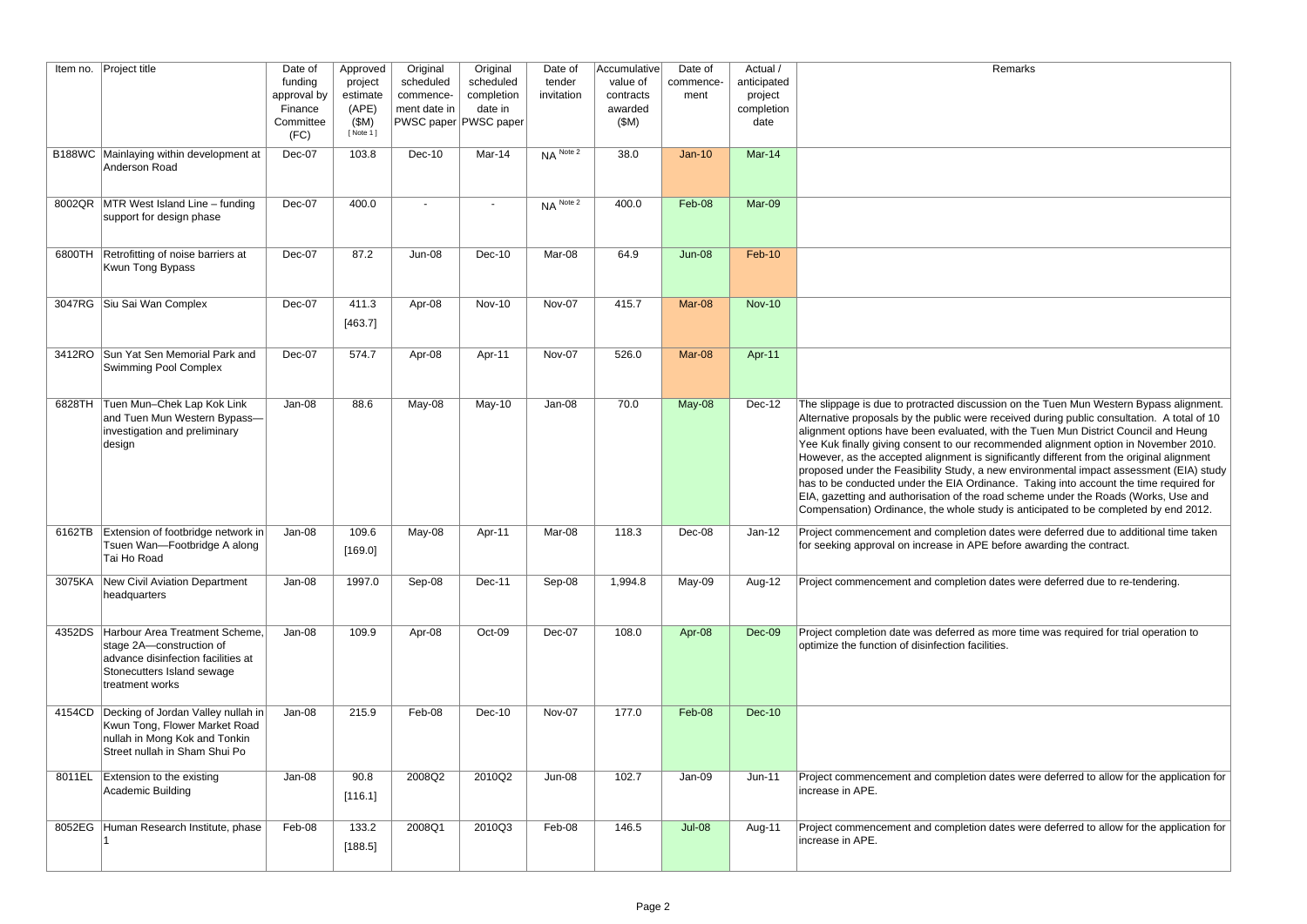#### Remarks

of dates were deferred as more time was required by tender price with the contractor.

 $\overline{p}$  cater for the unforeseen underground obstruction, ianges.

**Iley Park for Shum Wan Shan Pumping Station was** LP to resolve comments from relevant authority.

rred as more time was required for tender deferred due to the poor performance of the civil

n dates were deferred as more time was required for

lue to the poor performance of the contractor and

1 dates were deferred as more time was required for

rred as more time was required for tender leferred due to the complication of congested and sumption problem and difficult terrain within ie sewers, processing of additional land allocations

| Item no. | Project title                                                                                                                                                                                                               | Date of<br>funding<br>approval by<br>Finance<br>Committee<br>(FC) | Approved<br>project<br>estimate<br>(APE)<br>(SM)<br>[ Note 1 ] | Original<br>scheduled<br>commence-<br>ment date in | Original<br>scheduled<br>completion<br>date in<br>PWSC paper PWSC paper | Date of<br>tender<br>invitation | Accumulative<br>value of<br>contracts<br>awarded<br>(SM) | Date of<br>commence-<br>ment | Actual /<br>anticipated<br>project<br>completion<br>date | Remarks                                                                                                                                                                                                                                                                                   |
|----------|-----------------------------------------------------------------------------------------------------------------------------------------------------------------------------------------------------------------------------|-------------------------------------------------------------------|----------------------------------------------------------------|----------------------------------------------------|-------------------------------------------------------------------------|---------------------------------|----------------------------------------------------------|------------------------------|----------------------------------------------------------|-------------------------------------------------------------------------------------------------------------------------------------------------------------------------------------------------------------------------------------------------------------------------------------------|
| 8053EG   | 1 800-place student residences at<br>Lung Wah Street, Kennedy Town                                                                                                                                                          | Feb-08                                                            | 459.7<br>[643.6]                                               | 2008Q2                                             | 2011Q2                                                                  | Jul-08                          | 565.8                                                    | Mar-09                       | Aug-12                                                   | Project commencement and completion dates were de<br>Hong Kong University to negotiate the tender price wit                                                                                                                                                                               |
| 7389RO   | Enhancement of public facilities<br>at Ngong Ping, Lantau                                                                                                                                                                   | Feb-08                                                            | 68.0<br>[77.5]                                                 | Jun-08                                             | Dec-09                                                                  | Apr-08                          | 73.5                                                     | Apr-08                       | $Jul-10$                                                 | Project completion date was deferred to cater for the u<br>inclement weather and some design changes.                                                                                                                                                                                     |
| 9326WF   | Integration of Lion Rock high<br>level fresh water primary service<br>reservoirs and Tseung Kwan O<br>fresh water primary service<br>reservoir                                                                              | Feb-08                                                            | 159.7                                                          | May-08                                             | Dec-10                                                                  | Feb-08                          | 159.7                                                    | <b>Jun-08</b>                | Feb-11                                                   | Cable laying work within the Jordon Valley Park for Sh<br>deferred due to longer time taken by CLP to resolve co                                                                                                                                                                          |
| 6153TB   | Enhancement of footbridges in<br><b>Tsim Sha Tsui East</b>                                                                                                                                                                  | Feb-08                                                            | 59.6<br>[71.4]                                                 | Oct-08                                             | Oct-10                                                                  | Aug-08                          | 64.6                                                     | Aug-09                       | Dec-11                                                   | Project commencement date was deferred as more tin<br>assessment. The completion date was deferred due t<br>works contractor.                                                                                                                                                             |
| 4104CD   | Drainage improvement in<br>Northern Hong Kong Island-<br>western lower catchment works                                                                                                                                      | Feb-08                                                            | 373.3                                                          | May-08                                             | Oct-12                                                                  | Feb-08                          | 296.6                                                    | <b>Jul-08</b>                | <b>Dec-12</b>                                            | Project commencement and completion dates were de<br>tender assessment.                                                                                                                                                                                                                   |
| 3415RO   | District open space in Area 18,<br>Tung Chung, Lantau                                                                                                                                                                       | Feb-08                                                            | 230.0                                                          | Jul-08                                             | $Jun-10$                                                                | Mar-08                          | 220.7                                                    | <b>Jul-08</b>                | <b>Mar-10</b>                                            |                                                                                                                                                                                                                                                                                           |
| 3304EP   | A 24-classroom primary school at<br>Wylie Road, Kowloon                                                                                                                                                                     | Feb-08                                                            | 150.0<br>[220.0]                                               | Mar-08                                             | $Jul-10$                                                                | Jun-08                          | 216.8                                                    | Mar-08                       | Feb-11                                                   | Project completion date was deferred due to the poor<br>delay in piling works.                                                                                                                                                                                                            |
|          | 7734CL   Kai Tak development-<br>decommissioning and<br>decontamination works at the<br>south apron of the former Kai Tak<br>Airport and installation of<br>supplementary radar at North<br><b>Point Government Offices</b> | Feb-08                                                            | 120.1                                                          | Apr-08                                             | Mar-10                                                                  | Feb-08                          | 81.8                                                     | Apr-08                       | $Jan-10$                                                 |                                                                                                                                                                                                                                                                                           |
| B407RO   | District and local open spaces<br>adjoining Choi Wan Road public<br>housing development                                                                                                                                     | Feb-08                                                            | 181.6                                                          | Aug-08                                             | $Jan-10$                                                                | Apr-08                          | 179.5                                                    | Aug-08                       | $Jan-10$                                                 |                                                                                                                                                                                                                                                                                           |
| 4155CD   | West Kowloon drainage<br>improvement-Lai Chi Kok<br>drainage tunnel                                                                                                                                                         | Apr-08                                                            | 1669.1                                                         | $Jun-08$                                           | Apr-12                                                                  | Dec-07                          | 1,339.7                                                  | Nov-08                       | $Jul-12$                                                 | Project commencement and completion dates were de<br>tender assessment.                                                                                                                                                                                                                   |
| 4237DS   | Tai Po Tai Wo Road sewage<br>pumping station and rising mains                                                                                                                                                               | Apr-08                                                            | 153.0                                                          | $Jun-08$                                           | Dec-11                                                                  | Mar-08                          | 156.9                                                    | $Jun-08$                     | <b>Dec-11</b>                                            |                                                                                                                                                                                                                                                                                           |
| 4340DS   | Port Shelter sewerage stage 3-<br>Mang Kung Uk sewerage                                                                                                                                                                     | Apr-08                                                            | 24.1<br>[27.9]                                                 | $Jun-08$                                           | $Jul-10$                                                                | Apr-08                          | 25.6                                                     | Aug-08                       | Sep-12                                                   | Project commencement date was deferred as more tin<br>assessment. Project completion was deferred due to<br>uncharted underground utilities, land resumption probl<br>villages, necessitating re-design of some sewers, proc<br>and further consultation of the affected local residents. |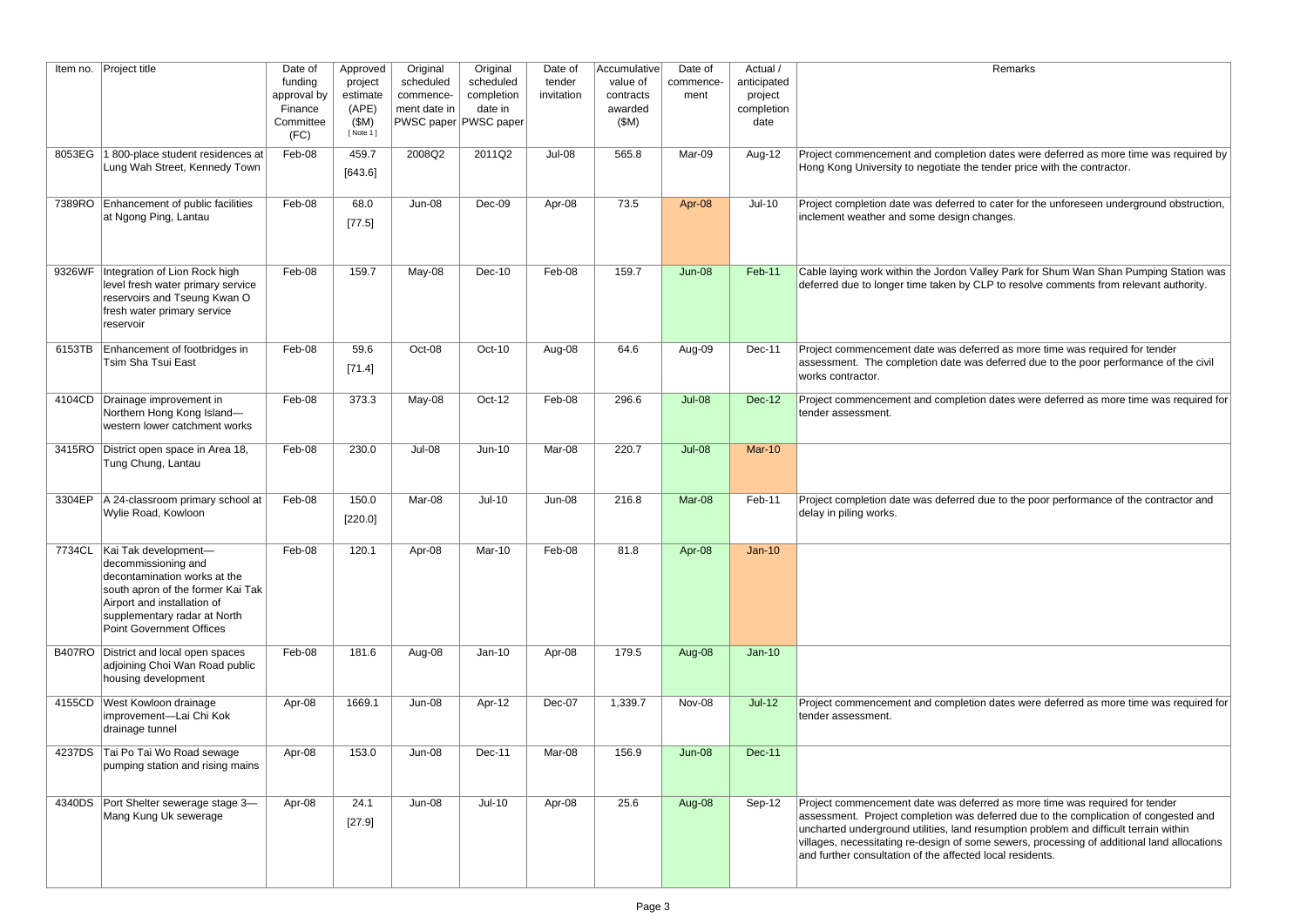#### Remarks

rred due to re-scheduling of tendering dates for s of prequalifying tenderers, which was longer than the Phase 3 contract, the related works would be

rred as more time was required for the tender is deferred due to the time taken to apply for nder price of the contract for the Eastern section.

rm contractor started in May 2008. Commencement were deferred due to the excess of tender price APE was required.

of dates were deferred due to site difficulties.

Iue to additional time required for diversions of the er to facilitate the construction works.

1 dates were deferred due to the excess of tender e in APE was required.

alize the entrustment agreement, resulting in completion date, having started the design works end 2008, the design programme was reviewed t requests raised by stakeholders and the interface design works are now planned for completion in pleted in December 2014.

is more time was required to address diverse public ent and to resolve complicated technical and policy ion, clearance and rehousing.

n dates were deferred as more time was required for the additional time required for removal of the bletion date in Sha Ling was deferred to April 2011.

| Item no. | Project title                                                                                                                                                     | Date of<br>funding<br>approval by<br>Finance<br>Committee<br>(FC) | Approved<br>project<br>estimate<br>(APE)<br>(SM)<br>[ Note 1 ] | Original<br>scheduled<br>commence-<br>ment date in | Original<br>scheduled<br>completion<br>date in<br>PWSC paper PWSC paper | Date of<br>tender<br>invitation | Accumulative<br>value of<br>contracts<br>awarded<br>(SM) | Date of<br>commence-<br>ment | Actual /<br>anticipated<br>project<br>completion<br>date |                                                                                                                                                                                                                                                                      |
|----------|-------------------------------------------------------------------------------------------------------------------------------------------------------------------|-------------------------------------------------------------------|----------------------------------------------------------------|----------------------------------------------------|-------------------------------------------------------------------------|---------------------------------|----------------------------------------------------------|------------------------------|----------------------------------------------------------|----------------------------------------------------------------------------------------------------------------------------------------------------------------------------------------------------------------------------------------------------------------------|
|          | Replacement of conventional<br>6025TC<br>traffic signals with light emitting<br>diode (LED) traffic signals in<br>Hong Kong                                       | Apr-08                                                            | 140.3                                                          | Sep-08                                             | $Jul-12$                                                                | Sep-08                          | 56.5                                                     | Feb-09                       | Sep-12                                                   | Project commencement date was defer<br>Phase 1 works to cope with the process<br>scheduled. Owing to the complexity of<br>completed in the Q3 of 2012.                                                                                                               |
|          | Reconstruction and improvement<br>6746TH<br>of Tuen Mun Road                                                                                                      | Apr-08                                                            | 4620.5<br>[6804.3]                                             | May-08                                             | Apr-14                                                                  | Mar-08                          | 5,478.0                                                  | Oct-08                       | Dec-14                                                   | Project commencement date was defer<br>procedure. Project completion date was<br>increase in APE as a result of higher ter                                                                                                                                           |
|          | Extension to Sheng Kung Hui<br>3346EP<br>Mung Yan Primary School at King<br>Fung Path, Tuen Mun                                                                   | Apr-08                                                            | 75.3<br>[85.5]                                                 | May-08                                             | $Jul-10$                                                                | May-08                          | 79.5                                                     | May-08                       | Aug-10                                                   | Construction of transformer room by ter<br>and completion dates of Main Contract<br>over APE. Application for increase in A                                                                                                                                          |
|          | 8053EF<br>1 500-place student hostel                                                                                                                              | Apr-08                                                            | 338.2<br>[466.4]                                               | 2008Q2                                             | 2010Q3                                                                  | Apr-08                          | 373.4                                                    | Aug-08                       | Mar-12                                                   | Project commencement and completion                                                                                                                                                                                                                                  |
|          | Widening of Tuen Mun Road at<br>6801TH<br>Tsing Tin Interchange                                                                                                   | Apr-08                                                            | 60.6                                                           | May-08                                             | Nov-09                                                                  | Feb-08                          | 55.9                                                     | <b>Jun-08</b>                | $Jan-10$                                                 | Project completion date was deferred d<br>unforeseen underground utilities in orde                                                                                                                                                                                   |
|          | General improvement to Fa Yuen<br>3027NM<br><b>Street Market and Cooked Food</b><br>Centre                                                                        | Apr-08                                                            | 47.6                                                           | Aug-08                                             | Nov-09                                                                  | May-08                          | 45.2                                                     | Aug-08                       | Aug-09                                                   |                                                                                                                                                                                                                                                                      |
|          | 3261RS<br>Sports centre in Area 28A,<br>Fanling/Sheung Shui                                                                                                       | Apr-08                                                            | 249.5<br>[360.0]                                               | Sep-08                                             | Feb-11                                                                  | Apr-08                          | 322.9                                                    | Dec-08                       | $Jul-11$                                                 | Project commencement and completion<br>price over APE. Application for increas                                                                                                                                                                                       |
|          | 6051TR<br>Shatin to Central Link-design<br>and site investigation                                                                                                 | May-08                                                            | 2407.5                                                         | Aug-08                                             | 2010                                                                    | Aug-08                          | 2,407.5                                                  | <b>Nov-08</b>                | Dec-14                                                   | It took longer-than-expected time to fina<br>deferral of the works start date. For the<br>and extensive local consultation work in<br>taking into account the suggestions and<br>with other infrastructure projects. The c<br>phases with all design works to be com |
|          | Review studies on North East<br>7726CL<br>New Territories new development<br>areas-consultants' fees and site<br>investigation                                    | May-08                                                            | 54.2                                                           | <b>Jun-08</b>                                      | $Jun-11$                                                                | Jan-08                          | 26.1                                                     | <b>Jun-08</b>                | $Jun-12$                                                 | Project completion date was deferred a<br>views gathered in the public engageme<br>issues on land resumption, compensation                                                                                                                                           |
|          | 5044CG<br>Greening master plans for<br>Note 3<br>Kowloon West and Hong Kong<br>Island-works for Mong Kok, Yau<br>Ma Tei, Sheung Wan, Wan Chai<br>and Causeway Bay | May-08                                                            | 126.0                                                          | Sep-08                                             | Dec-09                                                                  | May-08                          | 86.6                                                     | Aug-08                       | Dec-09                                                   |                                                                                                                                                                                                                                                                      |
|          | 4156CD<br>Drainage improvement in Ki Lun<br>Tsuen, Ma Tso Lung, Ying Pun,<br>Shek Tsai Leng and Sha Ling in<br><b>New Territories</b>                             | May-08                                                            | 221.7                                                          | Aug-08                                             | Oct-10                                                                  | May-08                          | 166.9                                                    | <b>Nov-08</b>                | Apr-11                                                   | Project commencement and completion<br>tender assessment. Taking account of<br>abandoned water pipe, the works comp                                                                                                                                                  |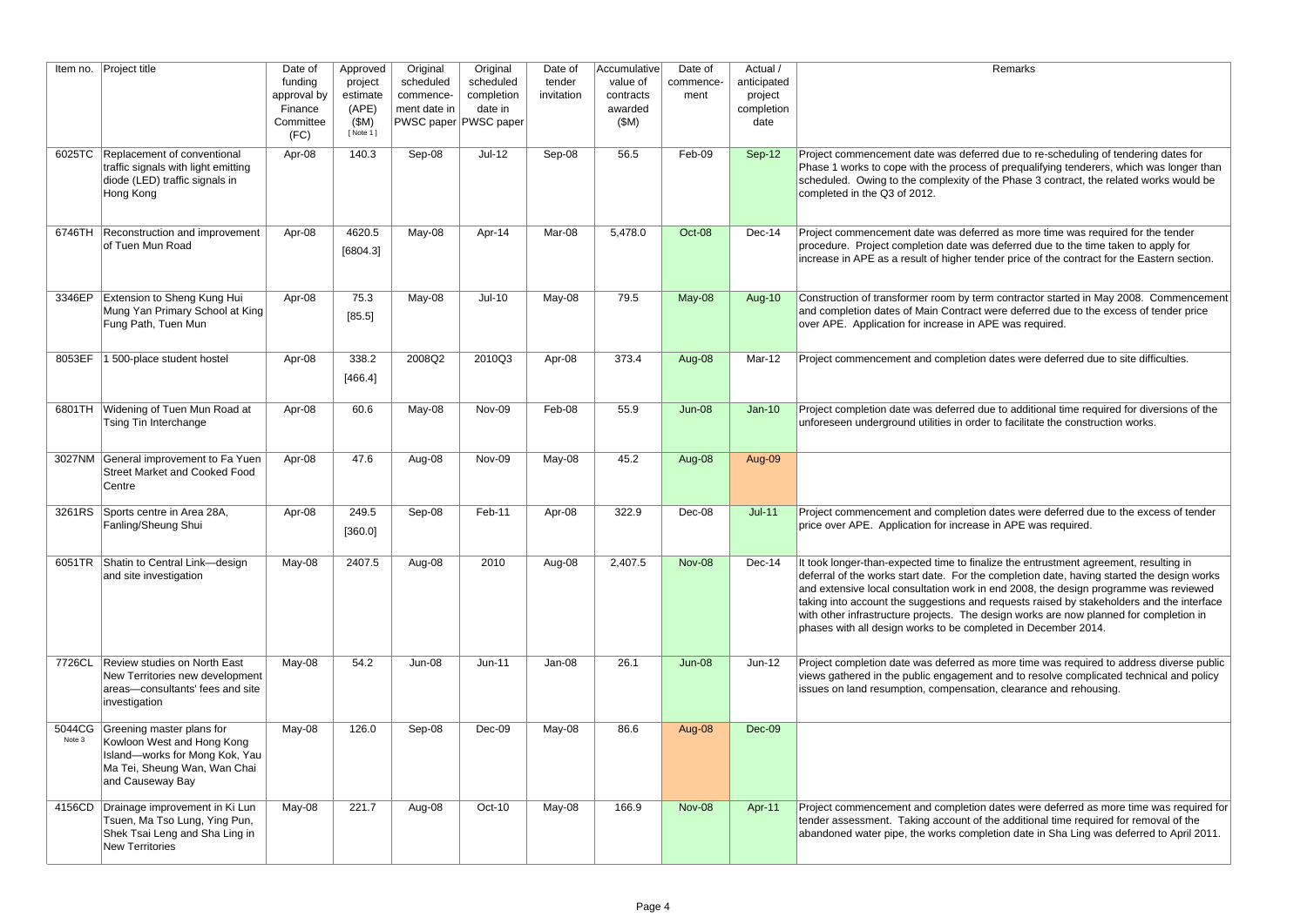| Remarks |  |
|---------|--|
|---------|--|

| Item no. | <b>Project title</b>                                                                                                      | Date of<br>funding<br>approval by<br>Finance<br>Committee<br>(FC) | Approved<br>project<br>estimate<br>(APE)<br>(SM)<br>[ Note 1 ] | Original<br>scheduled<br>commence-<br>ment date in | Original<br>scheduled<br>completion<br>date in<br>PWSC paper PWSC paper | Date of<br>tender<br>invitation | Accumulative<br>value of<br>contracts<br>awarded<br>(SM) | Date of<br>commence-<br>ment | Actual /<br>anticipated<br>project<br>completion<br>date | Remarks                                                                                                                                                                                                                                                                                                                                                                                                                                                                                                                                                                                                      |
|----------|---------------------------------------------------------------------------------------------------------------------------|-------------------------------------------------------------------|----------------------------------------------------------------|----------------------------------------------------|-------------------------------------------------------------------------|---------------------------------|----------------------------------------------------------|------------------------------|----------------------------------------------------------|--------------------------------------------------------------------------------------------------------------------------------------------------------------------------------------------------------------------------------------------------------------------------------------------------------------------------------------------------------------------------------------------------------------------------------------------------------------------------------------------------------------------------------------------------------------------------------------------------------------|
| 3190SC   | Tseung Kwan O Complex in Area<br>44, Tseung Kwan O                                                                        | May-08                                                            | 530.9                                                          | Oct-08                                             | May-11                                                                  | Jun-08                          | 519.7                                                    | Oct-08                       | $May-11$                                                 |                                                                                                                                                                                                                                                                                                                                                                                                                                                                                                                                                                                                              |
|          | 3058RE Reprovisioning of Pak Tin Public<br>Library                                                                        | May-08                                                            | 36.1                                                           | Jun-08                                             | $Jan-13$                                                                | NA Note 2                       | 15.7                                                     | $Jun-08$                     | $Jan-13$                                                 |                                                                                                                                                                                                                                                                                                                                                                                                                                                                                                                                                                                                              |
|          | 3345EP   An 18-classroom primary school<br>at Pak Fuk Road, North Point                                                   | May-08                                                            | 131.6<br>[137.7]                                               | <b>Jun-08</b>                                      | $Jul-10$                                                                | Aug-08                          | 131.0                                                    | $Jun-08$                     | Aug-10                                                   | Demolition of existing building by term contractor started in June 2008. Commencement<br>and completion dates of Main Contract were deferred due to the excess of tender price<br>over APE. Application for increase in APE was required.                                                                                                                                                                                                                                                                                                                                                                    |
| 3265ES   | Extension of Lai Chack Middle<br>School at Scout Path, Kowloon                                                            | May-08                                                            | 80.7<br>[100.0]                                                | Jan-09                                             | $Jun-10$                                                                | Sep-08                          | 95.3                                                     | <b>Jul-09</b>                | <b>Mar-11</b>                                            | Project commencement date was deferred due to the excess of tender price over APE and<br>application for increase in APE was required. Project completion date was deferred due to<br>the additional time required to resolve various complex site issues, more time taken for<br>additional loading test on piles to verify the uncertainty from the core test result, and the<br>poor performance of the contractor.                                                                                                                                                                                       |
|          | 3347EP   A 24-classroom primary school at<br>phase 4, Shek Kip Mei<br>Redevelopment, Sham Shui Po                         | May-08                                                            | 148.1<br>[192.0]                                               | Nov-08                                             | $Jul-10$                                                                | Jul-08                          | 183.7                                                    | Dec-08                       | Aug-10                                                   | Project commencement and completion dates were deferred due to the excess of tender<br>price over APE. Application for increase in APE was required.                                                                                                                                                                                                                                                                                                                                                                                                                                                         |
|          | 6837TH Hong Kong-Zhuhai-Macao<br>Bridge Hong Kong boundary<br>crossing facilities-investigation<br>and preliminary design | <b>Jun-08</b>                                                     | 86.9                                                           | Jul-08                                             | May-10                                                                  | Mar-08                          | 50.7                                                     | <b>Jul-08</b>                | May-11                                                   | The consultancy under this project has been substantially completed. Project completion<br>date was extended to carry out additional preliminary study for Marine Park in the Brothers<br>Islands in order to fulfill the conditions of the Environmental Permit issued in November<br> 2009.                                                                                                                                                                                                                                                                                                                |
|          | 6835TH Hong Kong-Zhuhai-Macao<br>Bridge preconstruction works                                                             | <b>Jun-08</b>                                                     | 46.6                                                           | mid-2008                                           | <b>Jul-09</b>                                                           | Aug-08                          | 26.3                                                     | Sep-08                       | Oct-10                                                   | Project completion date was deferred. The consultancy under the item was required to<br>carry out physical model study on the flood control and impact on ports and navigation<br>channels in Pearl River Estuary arising from the Hong Kong-Zhuhai-Macao Bridge<br>(HZMB). Upon receipt of comments from relevant Mainland authorities on preliminary<br>model results and concurrent preliminary design of the HZMB Main Bridge, longer time<br>was required by the Mainland consultants to refine the physical models.                                                                                    |
|          | 3006GA HKSAR's Participation in the<br>World Exposition 2010 Shanghai<br>China-Hong Kong Pavilion                         | $Jun-08$                                                          | 145.4                                                          | Dec-08                                             | $Jan-11$                                                                | <b>Jun-08</b>                   | 135.5                                                    | $Dec-08$                     | $Jan-11$                                                 |                                                                                                                                                                                                                                                                                                                                                                                                                                                                                                                                                                                                              |
| 4157CD   | Improvement of Fuk Man Road<br>nullah in Sai Kung                                                                         | <b>Jun-08</b>                                                     | 95.8                                                           | Dec-08                                             | <b>Nov-11</b>                                                           | Apr-09                          | 49.8                                                     | Aug-09                       | $May-12$                                                 | Project commencement and completion dates were deferred as more time was required for<br>preparation of tender.                                                                                                                                                                                                                                                                                                                                                                                                                                                                                              |
|          | 8015QJ Redevelopment of the Hong Kong<br>Sports Institute                                                                 | Jun-08                                                            | 1707.5                                                         | 2008Q4                                             | 2011Q3                                                                  | Oct-08                          | 1,430.2                                                  | Mar-09                       | 2013Q4                                                   | The anticipated overall works period will be lengthened by more than two years mainly due<br>to additional time for conducting detailed condition survey before the commencement of<br>Contract 1; inclement weather during works period of Contract 1; additional rounds of pre-<br>qualification exercise for Contract 2; unforeseeable technical difficulties in the construction<br>of the first-ever international-grade concrete velodrome; and additional float time allowed<br>for Contracts 3 and 4 for sorting out potential difficulties having regard to the experience of<br>Contracts 1 and 2. |
| 7717CL   | Tseung Kwan O further<br>development-site formation and<br>infrastructure works at Pak Shing<br>Kok                       | <b>Jun-08</b>                                                     | 250.0                                                          | Jan-09                                             | Oct-12                                                                  | Jan-09                          | 148.3                                                    | Mar-09                       | Oct-12                                                   | Project commencement date was deferred due to longer time required for tendering.<br>Completion date remained unchanged.                                                                                                                                                                                                                                                                                                                                                                                                                                                                                     |

| Demolition of existing building by term contractor started in June 2008. Commencement<br>and completion dates of Main Contract were deferred due to the excess of tender price<br>over APE. Application for increase in APE was required.                                                                                                                                                                                                                                                                                                                                                                    |
|--------------------------------------------------------------------------------------------------------------------------------------------------------------------------------------------------------------------------------------------------------------------------------------------------------------------------------------------------------------------------------------------------------------------------------------------------------------------------------------------------------------------------------------------------------------------------------------------------------------|
| Project commencement date was deferred due to the excess of tender price over APE and<br>application for increase in APE was required. Project completion date was deferred due to<br>the additional time required to resolve various complex site issues, more time taken for<br>additional loading test on piles to verify the uncertainty from the core test result, and the<br>poor performance of the contractor.                                                                                                                                                                                       |
| Project commencement and completion dates were deferred due to the excess of tender<br>price over APE. Application for increase in APE was required.                                                                                                                                                                                                                                                                                                                                                                                                                                                         |
| The consultancy under this project has been substantially completed. Project completion<br>date was extended to carry out additional preliminary study for Marine Park in the Brothers<br>Islands in order to fulfill the conditions of the Environmental Permit issued in November<br>2009.                                                                                                                                                                                                                                                                                                                 |
| Project completion date was deferred. The consultancy under the item was required to<br>carry out physical model study on the flood control and impact on ports and navigation<br>channels in Pearl River Estuary arising from the Hong Kong-Zhuhai-Macao Bridge<br>(HZMB). Upon receipt of comments from relevant Mainland authorities on preliminary<br>model results and concurrent preliminary design of the HZMB Main Bridge, longer time<br>was required by the Mainland consultants to refine the physical models.                                                                                    |
| Project commencement and completion dates were deferred as more time was required for<br>preparation of tender.                                                                                                                                                                                                                                                                                                                                                                                                                                                                                              |
| The anticipated overall works period will be lengthened by more than two years mainly due<br>to additional time for conducting detailed condition survey before the commencement of<br>Contract 1; inclement weather during works period of Contract 1; additional rounds of pre-<br>qualification exercise for Contract 2; unforeseeable technical difficulties in the construction<br>of the first-ever international-grade concrete velodrome; and additional float time allowed<br>for Contracts 3 and 4 for sorting out potential difficulties having regard to the experience of<br>Contracts 1 and 2. |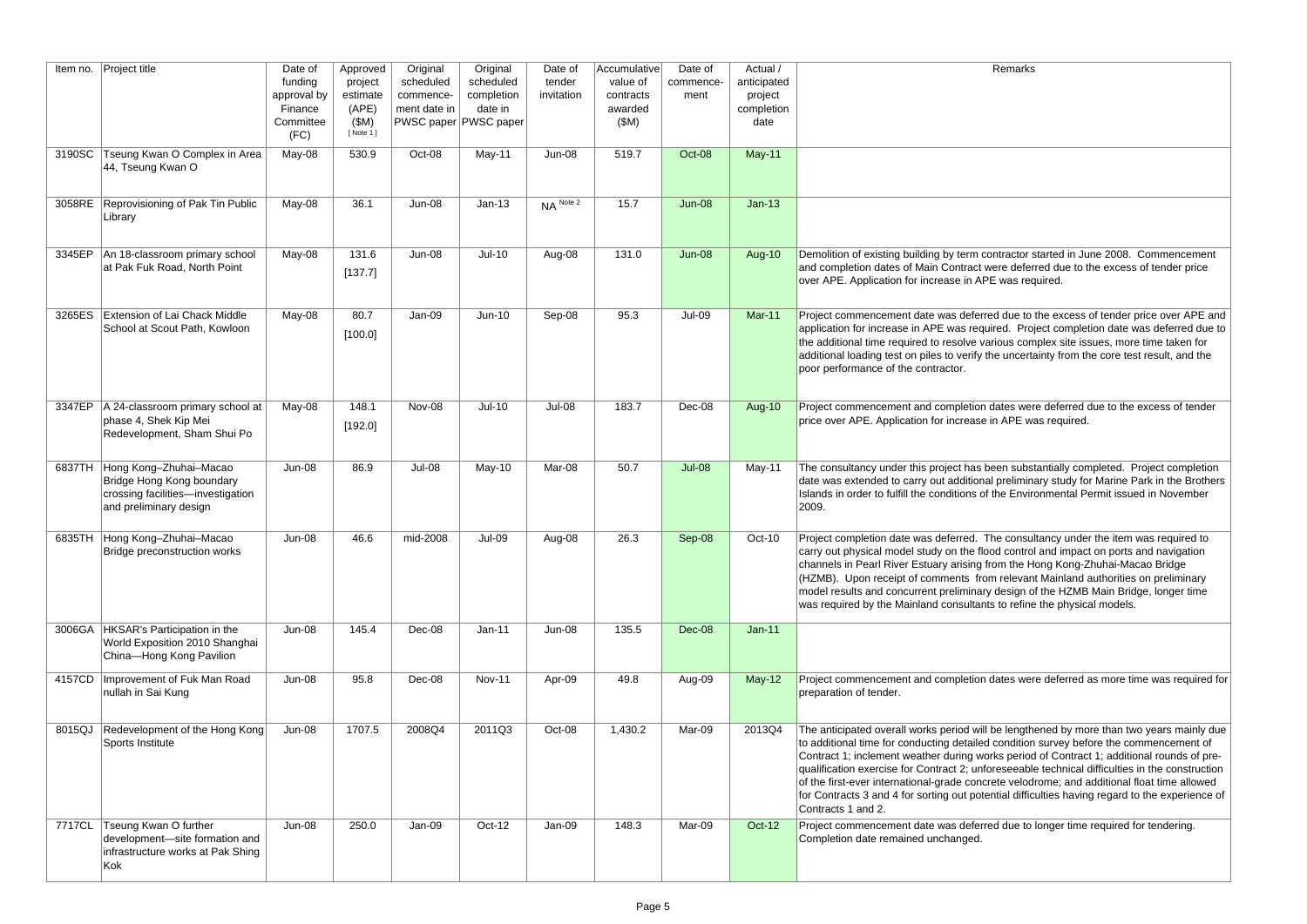rred due to longer time taken in preparing tender

llowed for foundation contract and main contract in ing school which are still in use during construction lition of the site; and (c) complexity and extensive building.

Indates were deferred due to longer-than-expected ainland side on the electrical & mechanical design

Jul-08 1945.<br>Hul-08 1957.1 Juli-08 Mar-13 Jul-08 1,457.1 August work was deferred to suit hospital's decanting arrangement.

In dates were deferred due to the excess of tender e in APE was required.

rred due to the excess of tender price over APE. quired. Completion date remained unchanged.

In dates were deferred due to the excess of tender e in APE was required.

| Item no. | Project title                                                                                                                                                                  | Date of<br>funding<br>approval by<br>Finance<br>Committee<br>(FC) | Approved<br>project<br>estimate<br>(APE)<br>(SM)<br>[ Note 1 ] | Original<br>scheduled<br>commence-<br>ment date in | Original<br>scheduled<br>completion<br>date in<br>PWSC paper PWSC paper | Date of<br>tender<br>invitation | Accumulative<br>value of<br>contracts<br>awarded<br>(SM) | Date of<br>commence-<br>ment | Actual /<br>anticipated<br>project<br>completion<br>date |                                                                                                                                                                                                                                                             |
|----------|--------------------------------------------------------------------------------------------------------------------------------------------------------------------------------|-------------------------------------------------------------------|----------------------------------------------------------------|----------------------------------------------------|-------------------------------------------------------------------------|---------------------------------|----------------------------------------------------------|------------------------------|----------------------------------------------------------|-------------------------------------------------------------------------------------------------------------------------------------------------------------------------------------------------------------------------------------------------------------|
| 8088EB   | Redevelopment of Concordia<br>Lutheran School at Tai Hang<br>Tung Road, Sham Shui Po                                                                                           | <b>Jun-08</b>                                                     | 179.1                                                          | Jul-08                                             | Aug-11                                                                  | <b>Jun-08</b>                   | 142.2                                                    | Sep-08                       | Feb-12                                                   | Project commencement date was defer<br>documentation for foundation works.<br>Longer construction period has been all<br>the light of (a) noise control to the existi<br>period; (b) complex topographical condi<br>renovation works to the existing school |
| 6052TR   | Hong Kong section of Guangzhou<br>-Shenzhen-Hong Kong Express<br>Rail Link-design and site<br>investigation                                                                    | Jul-08                                                            | 2782.6                                                         | Jun-08                                             | Sep-10                                                                  | Feb-08                          | 2,560.5                                                  | <b>Jul-08</b>                | $Jun-12$                                                 | Project commencement and completion<br>discussion between MTRCL and the Ma<br>standard.                                                                                                                                                                     |
|          | 8003MR Expansion of Tseung Kwan O<br>Hospital                                                                                                                                  | <b>Jul-08</b>                                                     | 1944.9                                                         | <b>Jul-08</b>                                      | <b>Mar-13</b>                                                           | Jul-08                          | 1,457.1                                                  | Aug-08                       | <b>Mar-13</b>                                            | The initial preparatory work was slightly<br>Completion date remains unchanged.                                                                                                                                                                             |
| 3262ES   | Secondary school at development<br>near Choi Wan Road and Jordan<br>Valley, Kwun Tong                                                                                          | Jul-08                                                            | 172.4<br>[179.6]                                               | Oct-08                                             | $Jul-10$                                                                | <b>Jun-08</b>                   | 167.5                                                    | Dec-08                       | Aug-10                                                   | Project commencement and completion<br>price over APE. Application for increas                                                                                                                                                                              |
| 3104ET   | A direct subsidy scheme school<br>(secondary-cum-primary) in Area<br>13, Yuen Long                                                                                             | Jul-08                                                            | 242.9<br>[276.7]                                               | Nov-08                                             | Aug-10                                                                  | Aug-08                          | 259.9                                                    | Dec-08                       | Aug-10                                                   | Project commencement date was defer<br>Application for increase in APE was req                                                                                                                                                                              |
| 3299EP   | A 24-classroom primary school in<br>Area 55, Tuen Mun                                                                                                                          | Jul-08                                                            | 163.5                                                          | Nov-08                                             | $Jul-11$                                                                | Nov-08                          | 140.3                                                    | <b>Nov-08</b>                | $Jul-11$                                                 |                                                                                                                                                                                                                                                             |
|          | 3300EP   A 30-classroom primary school in<br>Area 55, Tuen Mun                                                                                                                 | Jul-08                                                            | 219.8                                                          | Nov-08                                             | $Jul-11$                                                                | Nov-08                          | 166.2                                                    | <b>Nov-08</b>                | $Jul-11$                                                 |                                                                                                                                                                                                                                                             |
| 3105ET   | <b>Extension to Jockey Club Elaine</b><br>Field School, the Spastics<br>Association of Hong Kong in Area<br>9, Tai Po                                                          | Jul-08                                                            | 84.1<br>[91.0]                                                 | Nov-08                                             | $Jul-10$                                                                | Aug-08                          | 86.5                                                     | Feb-09                       | <b>Aug-10</b>                                            | Project commencement and completion<br>price over APE. Application for increas                                                                                                                                                                              |
|          | 8066MM Provision of a general out-patient<br>clinic, an integrated community<br>mental health support services<br>centre and a long stay care home<br>in Tin Shui Wai Area 109 | Jul-08                                                            | 430.2                                                          | <b>Jun-09</b>                                      | Dec-11                                                                  | Nov-08                          | 342.2                                                    | <b>Jun-09</b>                | <b>Dec-11</b>                                            |                                                                                                                                                                                                                                                             |
| 7324TH   | Widening of Yeung Uk Road<br>between Tai Ho Road and Ma<br>Tau Pa Road                                                                                                         | Jul-08                                                            | 163.3                                                          | Oct-08                                             | Aug-11                                                                  | Jul-08                          | 120.0                                                    | Oct-08                       | Aug-11                                                   |                                                                                                                                                                                                                                                             |
| 3011NT   | Conversion of aqua privies into<br>flushing toilets-phase 5                                                                                                                    | Jul-08                                                            | 189.6                                                          | Nov-08                                             | mid-2010                                                                | Nov-08                          | 127.0                                                    | <b>Nov-08</b>                | $May-10$                                                 |                                                                                                                                                                                                                                                             |
| 7721CL   | Kau Hui development-<br>engineering works in Area 16,<br>Yuen Long, phase 2-extension<br>of Road L3                                                                            | Jul-08                                                            | 33.4                                                           | Nov-08                                             | $Jan-11$                                                                | Jul-08                          | 26.7                                                     | Oct-08                       | <b>Nov-10</b>                                            |                                                                                                                                                                                                                                                             |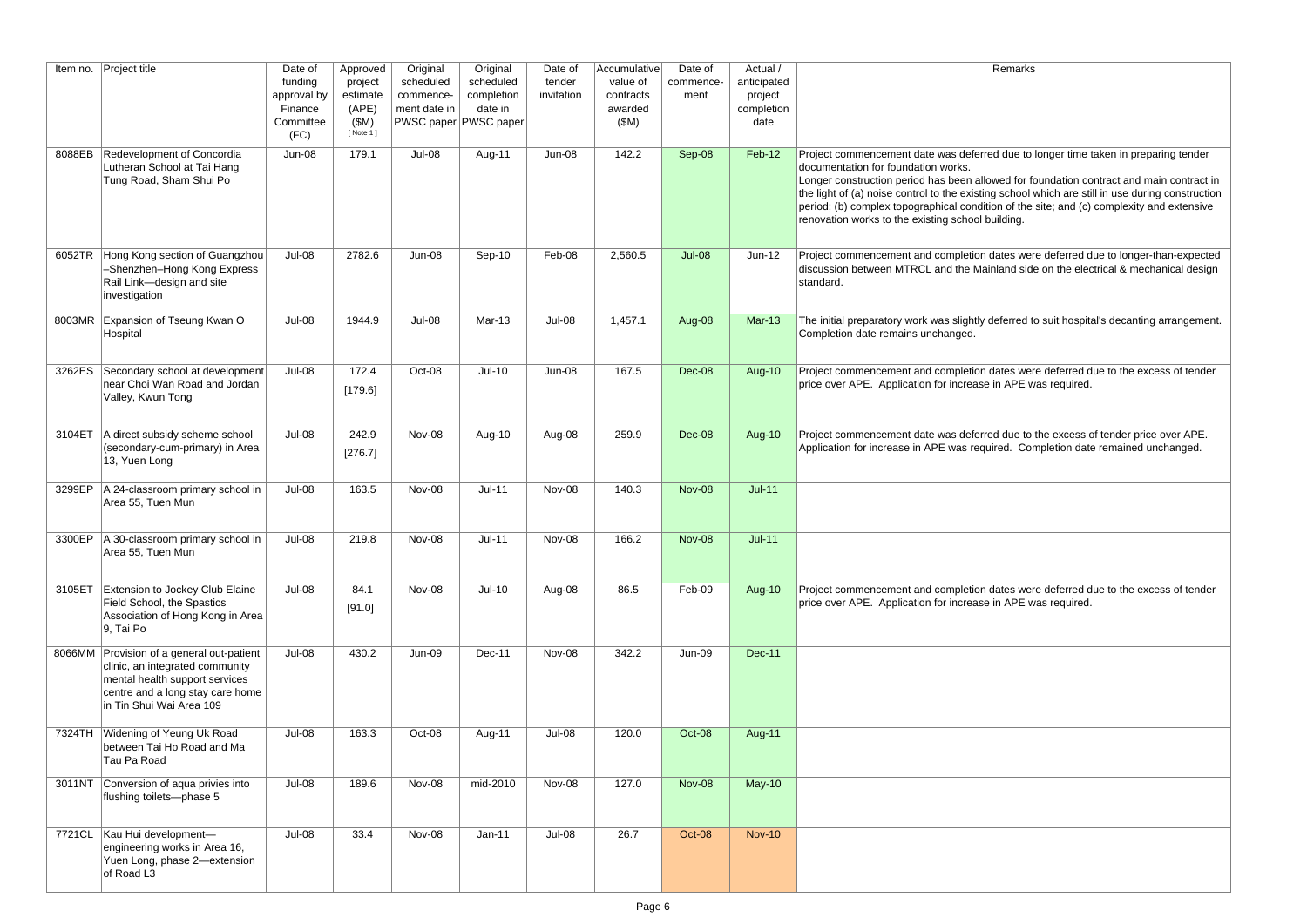#### Remarks

I dates were deferred as more time was required to ne public's concern before tendering.

I dates were deferred due to the need for re-

1 dates were deferred due to the excess of tender e in APE was required.

tly deferred as more time was required for tender ate remains unchanged.

is more time was required to resolve complicated construction programme.

rred by nine months as revision in design was ace with the Guangzhou-Shenzhen-Hong Kong I land issues. Anticipated completion date remains

n dates were deferred due to the time taken for retime required for repackaging the second

n dates were deferred due to the extra time taken the sewerage schemes before inviting tender.

n dates were deferred as more time was required for

Tred as more time was required for tender ate remains unchanged.

| Item no. | Project title                                                                                                              | Date of<br>funding<br>approval by<br>Finance<br>Committee<br>(FC) | Approved<br>project<br>estimate<br>(APE)<br>(SM)<br>[Note 1] | Original<br>scheduled<br>commence-<br>ment date in | Original<br>scheduled<br>completion<br>date in<br>PWSC paper PWSC paper | Date of<br>tender<br>invitation | Accumulative<br>value of<br>contracts<br>awarded<br>(SM) | Date of<br>commence-<br>ment | Actual /<br>anticipated<br>project<br>completion<br>date |                                                                                                                                           |
|----------|----------------------------------------------------------------------------------------------------------------------------|-------------------------------------------------------------------|--------------------------------------------------------------|----------------------------------------------------|-------------------------------------------------------------------------|---------------------------------|----------------------------------------------------------|------------------------------|----------------------------------------------------------|-------------------------------------------------------------------------------------------------------------------------------------------|
| 4158CD   | Drainage improvement in<br>Southern Hong Kong Island-<br>package 1                                                         | Jul-08                                                            | 28.0                                                         | Nov-08                                             | Jan-11                                                                  | Jan-09                          | 29.2                                                     | Mar-09                       | <b>Mar-11</b>                                            | Project commencement and completion<br>review the design in order to address th                                                           |
| 9013WS   | Salt water supply system for Pok<br>Fu Lam area                                                                            | Jul-08                                                            | 268.0                                                        | Dec-08                                             | Dec-11                                                                  | Jun-09                          | 190.7                                                    | Oct-09                       | Dec-12                                                   | Project commencement and completion<br>tendering.                                                                                         |
| 3419RO   | Aldrich Bay Park                                                                                                           | Jul-08                                                            | 115.6<br>[135.2]                                             | Feb-09                                             | <b>Nov-10</b>                                                           | Sep-08                          | 135.2                                                    | May-09                       | <b>Feb-11</b>                                            | Project commencement and completion<br>price over APE. Application for increase                                                           |
| 3267ES   | Conversion of a primary school<br>premises in Area 104, Tin Shui<br>Wai to support reprovisioning of a<br>secondary school | Jul-08                                                            | 92.6                                                         | Nov-08                                             | $Jun-10$                                                                | Jul-08                          | 84.0                                                     | <b>Nov-08</b>                | <b>May-10</b>                                            |                                                                                                                                           |
| 3055RE   | A permanent planning and<br>infrastructure exhibition gallery at<br>City Hall Annex                                        | Jul-08                                                            | 253.7                                                        | Sep-08                                             | $Jun-12$                                                                | Jul-08                          | 202.5                                                    | <b>Jul-08</b>                | $Jun-12$                                                 |                                                                                                                                           |
| 9186WC   | Replacement and rehabilitation of<br>water mains, stage 3                                                                  | Jul-08                                                            | 5550.0                                                       | Aug-08                                             | Dec-13                                                                  | Apr-08                          | 4,543.9                                                  | Sep-08                       | <b>Dec-13</b>                                            | Project commencement date was slight<br>assessment. Anticipated completion da                                                             |
| 9190WC   | Replacement and rehabilitation of<br>water mains, stage 4-<br>investigation and detailed design                            | Jul-08                                                            | 198.4                                                        | Oct-08                                             | mid-2011                                                                | Jul-08                          | 94.4                                                     | Sep-08                       | $Jun-12$                                                 | Project completion date was deferred as<br>interfacing issues and to suit the latest o                                                    |
| 9327WF   | Laying of western cross harbour<br>main and associated land mains<br>from West Kowloon to Sai Ying<br>Pun                  | Jul-08                                                            | 354.5                                                        | Dec-08                                             | Dec-11                                                                  | Dec-08                          | 354.8                                                    | Sep-09                       | <b>Dec-11</b>                                            | Project commencement date was defer<br>required to incorporate the latest interfa<br>Express Rail Link and other associated<br>unchanged. |
| 4109CD   | Drainage improvement works in<br>Shuen Wan, Tai Po                                                                         | Nov-08                                                            | 252.7                                                        | Jan-09                                             | $Jan-12$                                                                | Sep-09                          | 153.0                                                    | Feb-10                       | Aug-13                                                   | Project commencement and completion<br>tendering the first contract and the extra<br>contract.                                            |
| 4365DS   | Tolo Harbour sewerage of<br>unsewered areas, stage 1 phase<br>2C                                                           | Nov-08                                                            | 381.4                                                        | Jan-09                                             | Dec-12                                                                  | Oct-08                          | 302.6                                                    | Feb-09                       | Feb-13                                                   | Project commencement and completion<br>for resolving objections lodged against t                                                          |
| 4364DS   | Lam Tsuen Valley sewerage-<br>trunk sewers, pumping station<br>and rising mains                                            | Nov-08                                                            | 162.8                                                        | Dec-08                                             | Sep-12                                                                  | Aug-08                          | 102.0                                                    | Feb-09                       | Oct-12                                                   | Project commencement and completion<br>tender assessment.                                                                                 |
| 4366DS   | Kau Lung Hang sewerage-trunk<br>sewers, pumping station and<br>rising mains                                                | Jan-09                                                            | 103.2                                                        | Jan-09                                             | <b>Nov-12</b>                                                           | Aug-08                          | 66.6                                                     | Feb-09                       | <b>Nov-12</b>                                            | Project commencement date was defer<br>assessment. Anticipated completion da                                                              |
| 5014GB   | Liantang/Heung Yuen Wai<br>Boundary Control Point and<br>associated works-investigation<br>and preliminary design          | Jan-09                                                            | 89.0                                                         | Apr-09                                             | Dec-11                                                                  | Jan-09                          | 67.1                                                     | Apr-09                       | <b>Dec-11</b>                                            |                                                                                                                                           |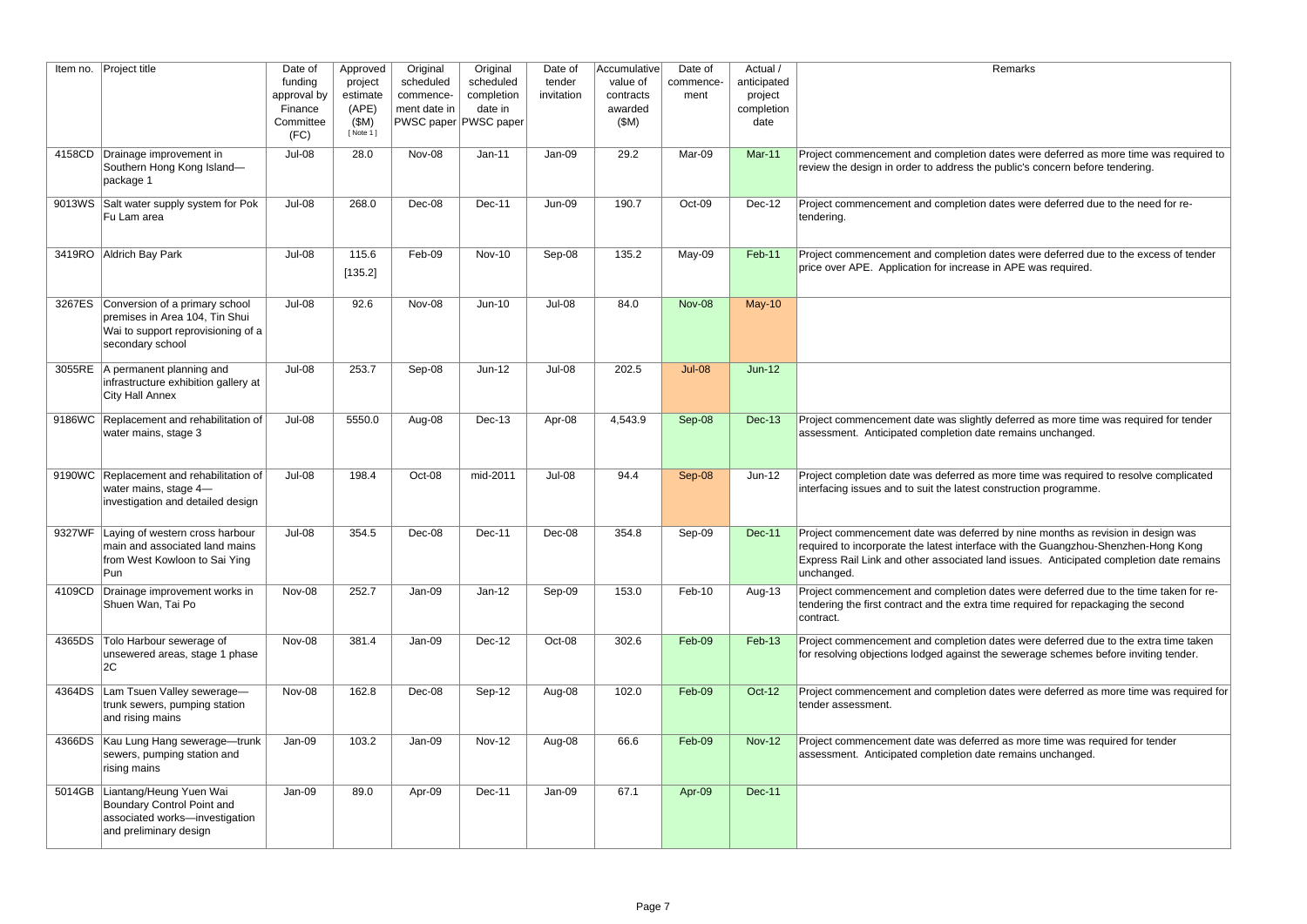| Remarks |  |
|---------|--|
|         |  |
|         |  |
|         |  |
|         |  |
|         |  |
|         |  |
|         |  |
|         |  |

o synchronize with the public engagement im Tin Tunnel study.

Is more time was required for public engagement

rred as the School took longer time to complete the etion date remains unchanged.

Iue to site difficulty, the need to modify the design ired for services diversion.

1 dates were deferred due to additional time g from the PWSC meeting.

rred due to longer time required for tendering I due to the complication of unforeseen sub-soil

inclement weather and insufficiency of contractor's

| Item no. | Project title                                                                                           | Date of<br>funding<br>approval by<br>Finance<br>Committee<br>(FC) | Approved<br>project<br>estimate<br>(APE)<br>(SM)<br>[ Note 1 ] | Original<br>scheduled<br>commence-<br>ment date in | Original<br>scheduled<br>completion<br>date in<br>PWSC paper PWSC paper | Date of<br>tender<br>invitation | Accumulative<br>value of<br>contracts<br>awarded<br>(SM) | Date of<br>commence-<br>ment | Actual /<br>anticipated<br>project<br>completion<br>date |                                                                                                                       |
|----------|---------------------------------------------------------------------------------------------------------|-------------------------------------------------------------------|----------------------------------------------------------------|----------------------------------------------------|-------------------------------------------------------------------------|---------------------------------|----------------------------------------------------------|------------------------------|----------------------------------------------------------|-----------------------------------------------------------------------------------------------------------------------|
| 9045WS   | Salt water supply for Northwest<br>New Territories-remaining works                                      | Jan-09                                                            | 808.4                                                          | May-09                                             | <b>Dec-14</b>                                                           | Jan-09                          | 588.7                                                    | May-09                       | Dec-14                                                   |                                                                                                                       |
| 4367DS   | Upgrading of Central and East<br>Kowloon sewerage-phase 1                                               | Jan-09                                                            | 304.7                                                          | Jan-09                                             | $Jun-12$                                                                | Oct-08                          | 200.0                                                    | Jan-09                       | $Jun-12$                                                 |                                                                                                                       |
| 7811TH   | Ping Ha Road improvement-<br>remaining works (Ha Tsuen<br>section)                                      | Jan-09                                                            | 137.0                                                          | Mar-09                                             | Sep-11                                                                  | Dec-08                          | 99.9                                                     | Mar-09                       | $Jul-11$                                                 |                                                                                                                       |
| 7826TH   | Cross Bay Link, Tseung Kwan<br>O-investigation and preliminary<br>design                                | Jan-09                                                            | 59.1                                                           | Mar-09                                             | May-11                                                                  | Sep-08                          | 36.1                                                     | Mar-09                       | May-12                                                   | Project completion date was deferred to<br>programme of the Tseung Kwan O - Lar                                       |
| 7827TH   | Tseung Kwan O-Lam Tin<br>Tunnel-investigation and<br>preliminary design                                 | Jan-09                                                            | 198.9                                                          | Mar-09                                             | May-11                                                                  | Sep-08                          | 37.0                                                     | Mar-09                       | Aug-12                                                   | Project completion date was deferred as<br>activities.                                                                |
| 8031EA   | Redevelopment of St Rose of<br>Lima's School at Embankment<br>Road and Duke Street, Kowloon             | Jan-09                                                            | 241.9                                                          | Jan-09                                             | Aug-11                                                                  | Dec-08                          | 136.7                                                    | Feb-09                       | Aug-11                                                   | Project commencement date was deferr<br>tendering exercise. Anticipated complet                                       |
| 8049EF   | Student amenity centre                                                                                  | Jan-09                                                            | 206.5                                                          | 2009Q2                                             | 2011Q3                                                                  | Jan-09                          | 54.5                                                     | Mar-09                       | $Jun-12$                                                 | Project completion date was deferred du<br>for tree protection and longer time requi                                  |
| 8020EH   | <b>Baptist University Road campus</b><br>development                                                    | Jan-09                                                            | 945.1                                                          | 2009Q2                                             | 2012Q3                                                                  | Dec-08                          | 667.5                                                    | May-09                       | <b>Aug-12</b>                                            |                                                                                                                       |
| 3263RS   | Improvement works for Mong Kok<br>Stadium                                                               | Apr-09                                                            | 275.5                                                          | <b>Jul-09</b>                                      | <b>Jul-11</b>                                                           | May-09                          | 252.4                                                    | Sep-09                       | Sep-11                                                   | Project commencement and completion<br>required to resolve design issues arising                                      |
| 3264RS   | Swimming pool complex in Area 1<br>(San Wai Court), Tuen Mun                                            | Feb-09                                                            | 791.4                                                          | May-09                                             | Mar-12                                                                  | Jan-09                          | 544.4                                                    | May-09                       | <b>Mar-12</b>                                            |                                                                                                                       |
| 7718CL   | Ma On Shan development-<br>roads, drainage and sewerage<br>works at Whitehead and Lok Wo<br>Sha phase 1 | Feb-09                                                            | 219.7                                                          | May-09                                             | Aug-11                                                                  | Mar-09                          | 114.4                                                    | <b>Jun-09</b>                | <b>Oct-11</b>                                            | Project commencement date was deferr<br>process. Completion date was deferred<br>conditions during road construction. |
| 8029EA   | Redevelopment of Sheng Kung<br>Hui St. James' Primary School at<br>Kennedy Road, Wan Chai               | Feb-09                                                            | 200.8                                                          | Mar-09                                             | Aug-12                                                                  | Jan-09                          | 30.0                                                     | Mar-09                       | $Dec-12$                                                 | Demolition works were deferred due to i<br>manpower and equipment.                                                    |
| 8030EA   | Redevelopment of Diocesan Girls'<br>Junior School at Jordan Road,<br>Kowloon                            | Feb-09                                                            | 163.0                                                          | Apr-09                                             | Aug-11                                                                  | Jan-09                          | 145.6                                                    | Apr-09                       | Aug-11                                                   |                                                                                                                       |
| 8089EB   | Redevelopment of Diocesan Girls'<br>School at Jordan Road, Kowloon                                      | Feb-09                                                            | 208.6                                                          | Apr-09                                             | Aug-11                                                                  | Jan-09                          | 183.0                                                    | Apr-09                       | Aug-11                                                   |                                                                                                                       |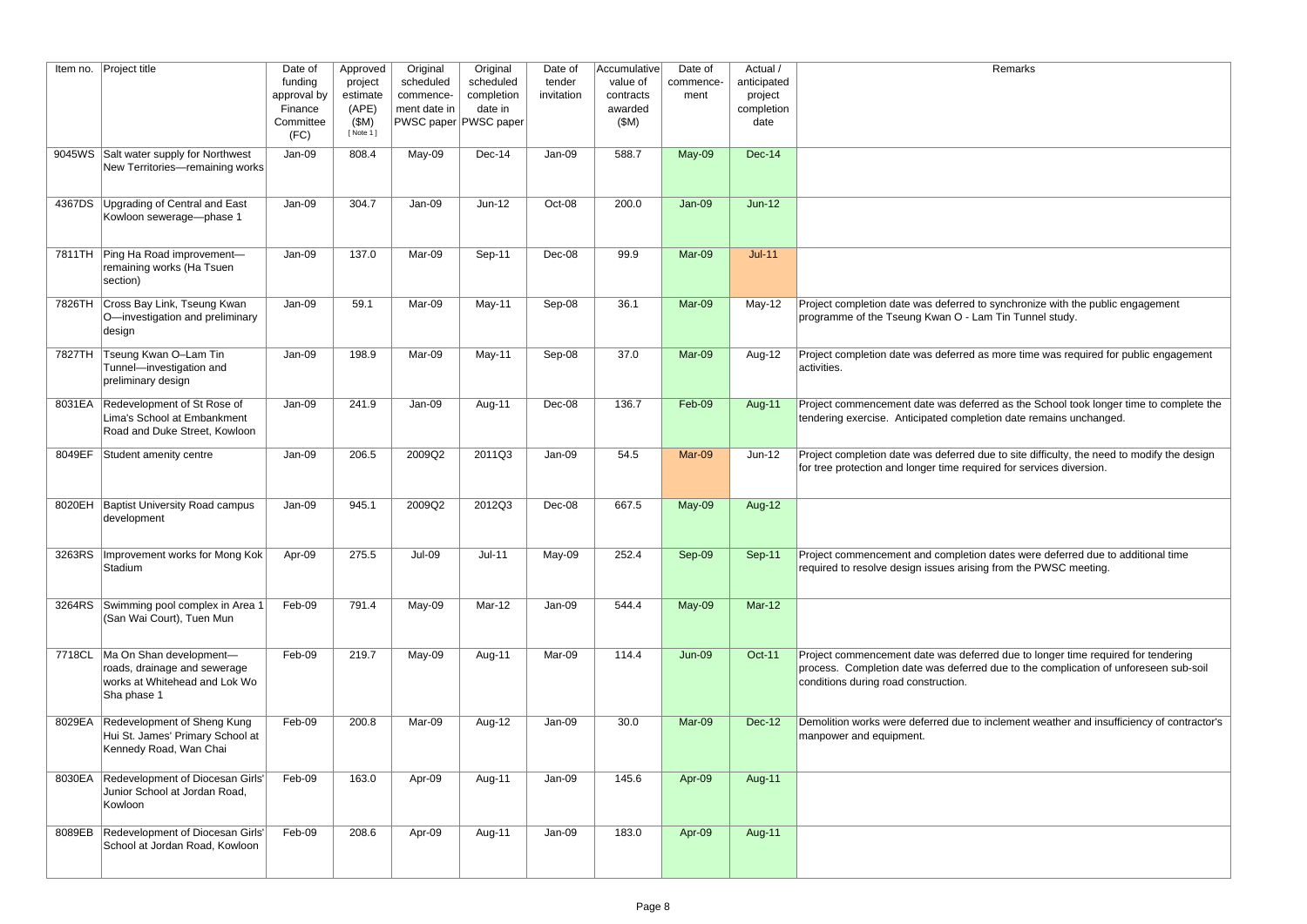<sub>1</sub> dates were deferred due to extension of tendering

If dates were deferred to tie-in with the programme

1 dates were deferred due to slippage in clearing using blocks.

1 dates were deferred as more time was required for

1 dates were deferred as more time was required for

rred for completing the statutory process before ticipated completion date remains unchanged.

rred as more time was required for tender ate remains unchanged.

| Item no.      | Project title                                                                                                                                                                   | Date of<br>funding<br>approval by<br>Finance<br>Committee<br>(FC) | Approved<br>project<br>estimate<br>(APE)<br>(SM)<br>[ Note 1 ] | Original<br>scheduled<br>commence-<br>ment date in | Original<br>scheduled<br>completion<br>date in<br>PWSC paper PWSC paper | Date of<br>tender<br>invitation | Accumulative<br>value of<br>contracts<br>awarded<br>(SM) | Date of<br>commence-<br>ment | Actual /<br>anticipated<br>project<br>completion<br>date |                                                                                 |
|---------------|---------------------------------------------------------------------------------------------------------------------------------------------------------------------------------|-------------------------------------------------------------------|----------------------------------------------------------------|----------------------------------------------------|-------------------------------------------------------------------------|---------------------------------|----------------------------------------------------------|------------------------------|----------------------------------------------------------|---------------------------------------------------------------------------------|
| 8004QR        | Hong Kong-Zhuhai-Macao<br>Bridge-funding support for<br>preliminary design and site<br>investigation for the Main Bridge                                                        | Feb-09                                                            | 233.5                                                          | Apr-09                                             | $\blacksquare$                                                          | Dec-08                          | 209.9                                                    | Mar-09                       | <b>Mar-11</b>                                            |                                                                                 |
| 6843TH        | <b>Widening of Tolo Highway</b><br>between Island House<br>Interchange and Tai Hang                                                                                             | Feb-09                                                            | 4486.9                                                         | May-09                                             | Apr-13                                                                  | Feb-09                          | 4,253.7                                                  | Aug-09                       | <b>Dec-13</b>                                            | Project commencement and completion<br>periods as requested by tenderers.       |
| 9338WF        | Mainlaying along Fanling Highway<br>and near She Shan Tsuen, stage                                                                                                              | Feb-09                                                            | 52.6                                                           | May-09                                             | May-13                                                                  | NA Note 2                       | 34.9                                                     | Feb-10                       | Oct-14                                                   | Project commencement and completion<br>of another highway project.              |
| 3057RE        | Conversion of Yau Ma Tei<br>Theatre and Red Brick Building<br>into a Xiqu Activity Centre                                                                                       | Feb-09                                                            | 186.7                                                          | <b>Jul-09</b>                                      | Sep-11                                                                  | Mar-09                          | 135.6                                                    | <b>Jul-09</b>                | <b>Sep-11</b>                                            |                                                                                 |
| 3013NB        | Re-provisioning of Wo Hop Shek<br>Crematorium                                                                                                                                   | Feb-09                                                            | 686.3                                                          | <b>Jul-09</b>                                      | Apr-12                                                                  | Mar-09                          | 535.3                                                    | <b>Jul-09</b>                | Apr-12                                                   |                                                                                 |
| 5729CL        | Disposal of contaminated<br>sediment-dredging,<br>management and capping of<br>sediment disposal facility at Sha<br>Chau                                                        | Feb-09                                                            | 770.9                                                          | <b>Jun-09</b>                                      | $Jul-16$                                                                | Mar-09                          | 387.2                                                    | <b>Jun-09</b>                | <b>Jul-16</b>                                            |                                                                                 |
| <b>B653TH</b> | Road improvement works in<br>association with the proposed re-<br>alignment of Ngau Tau Kok<br>Fourth Street and Fifth Street and<br>construction of nearby footbridge<br>links | Apr-09                                                            | 96.1                                                           | <b>Jun-09</b>                                      | $Jun-12$                                                                | Jan-09                          | 51.9                                                     | <b>Jul-09</b>                | <b>Oct-12</b>                                            | Project commencement and completion<br>the tenants before demolition of the hou |
| 8010EL        | New academic building                                                                                                                                                           | Apr-09                                                            | 668.5                                                          | 2009Q3                                             | 2011Q4                                                                  | Aug-09                          | 482.8                                                    | Dec-09                       | <b>Mar-12</b>                                            | Project commencement and completion<br>tendering.                               |
| 8012EL        | Institute for Advanced Study                                                                                                                                                    | Apr-09                                                            | 187.2                                                          | 2009Q3                                             | 2011Q4                                                                  | Aug-09                          | 121.7                                                    | Dec-09                       | Mar-12                                                   | Project commencement and completion<br>tendering.                               |
| 8026EK        | Phase 8 development                                                                                                                                                             | Apr-09                                                            | 1337.4                                                         | 2009Q2                                             | 2012Q3                                                                  | Mar-09                          | 1,135.0                                                  | Aug-09                       | Aug-12                                                   | Project commencement date was defer<br>tendering for the underpass works. Ant   |
| 8054EG        | Centennial Campus, phase 1                                                                                                                                                      | Apr-09                                                            | 1099.8                                                         | 2009Q3                                             | 2012Q3                                                                  | May-09                          | 877.7                                                    | Sep-09                       | <b>Mar-12</b>                                            |                                                                                 |
| 8055EG        | Centennial Campus, phase 2                                                                                                                                                      | Apr-09                                                            | 937.4                                                          | 2009Q3                                             | 2012Q3                                                                  | May-09                          | 747.7                                                    | Sep-09                       | <b>Mar-12</b>                                            |                                                                                 |
| 4348DS        | North District and Tolo Harbour<br>sewerage, sewage treatment and<br>disposal-regional sewerage<br>works, part 1-sewerage upgrade                                               | Apr-09                                                            | 793.2                                                          | Jun-09                                             | <b>Dec-13</b>                                                           | May-09                          | 497.8                                                    | <b>Jul-09</b>                | <b>Dec-13</b>                                            | Project commencement date was defer<br>assessment. Anticipated completion da    |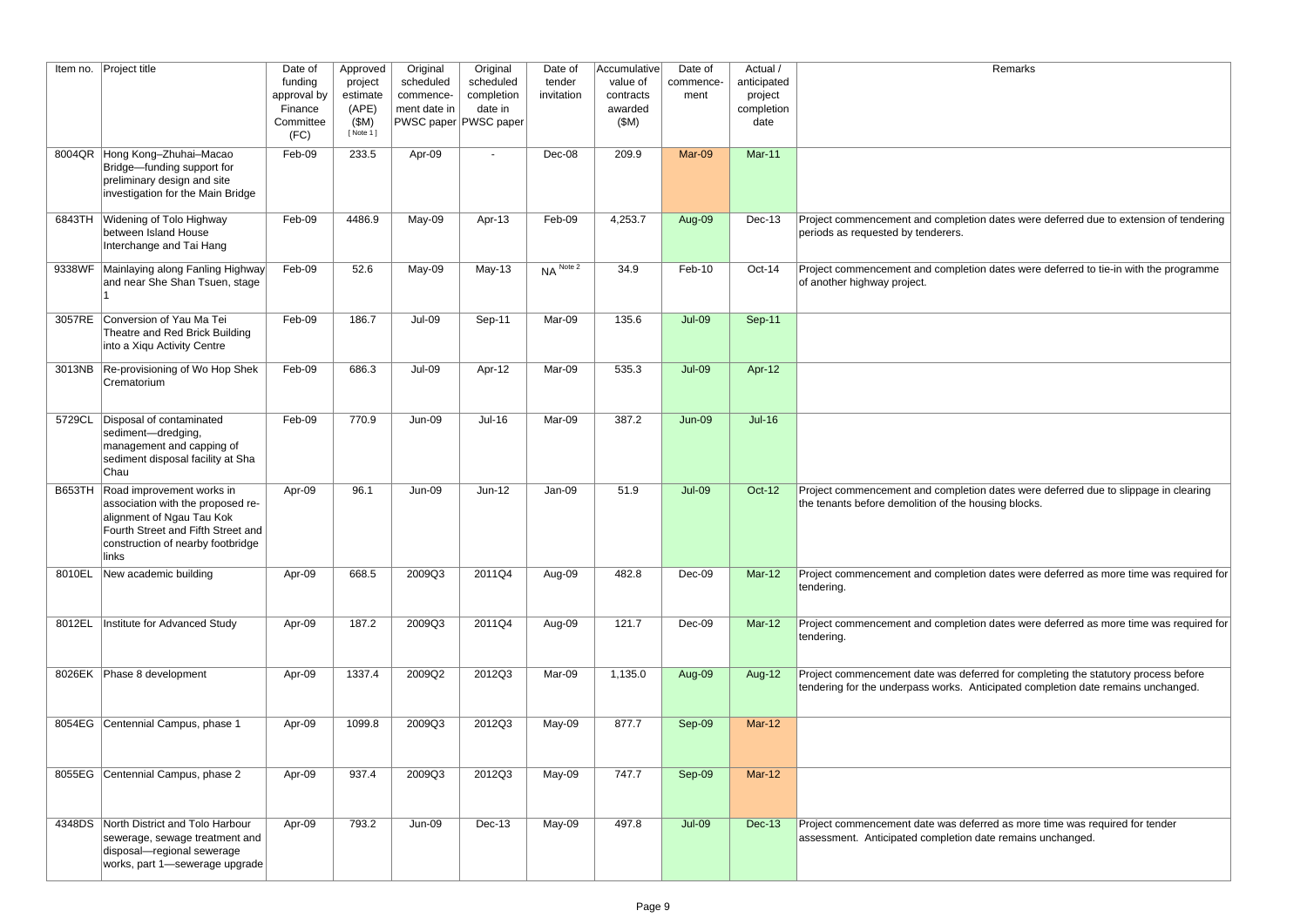$\alpha$  the additional requirement to endorse the int Task Force on Boundary District Development ong Kong and Shenzhen would start.

dates were deferred due to longer time required

rred as longer time was taken in the consultants oletion date, more time was taken in consulting uncils on the revised layout. Moreover, longer time vironmental impact assessment report completed nt and to take into account the proposed revisions

I dates were deferred to allow for more time to

1 dates were deferred due to extension of the

tly deferred due to longer time required for temains unchanged.

Iue to inclement weather and site difficulty.

tly deferred due to longer time required for tender ate remains unchanged.

1 dates were deferred due to longer time required

dates were slightly deferred due to longer time

| Item no.         | <b>Project title</b>                                                                                                                                                              | Date of<br>funding<br>approval by<br>Finance<br>Committee<br>(FC) | Approved<br>project<br>estimate<br>(APE)<br>(SM)<br>[ Note 1 ] | Original<br>scheduled<br>commence-<br>ment date in | Original<br>scheduled<br>completion<br>date in<br>PWSC paper PWSC paper | Date of<br>tender<br>invitation | Accumulative<br>value of<br>contracts<br>awarded<br>(SM) | Date of<br>commence-<br>ment | Actual /<br>anticipated<br>project<br>completion<br>date | Re                                                                                                                                                                                                                                                          |
|------------------|-----------------------------------------------------------------------------------------------------------------------------------------------------------------------------------|-------------------------------------------------------------------|----------------------------------------------------------------|----------------------------------------------------|-------------------------------------------------------------------------|---------------------------------|----------------------------------------------------------|------------------------------|----------------------------------------------------------|-------------------------------------------------------------------------------------------------------------------------------------------------------------------------------------------------------------------------------------------------------------|
| 7735CL           | Planning and engineering study<br>on development of Lok Ma Chau<br>Loop-consultants' fees and site<br>investigation                                                               | Apr-09                                                            | 33.7                                                           | <b>Jun-09</b>                                      | Apr-12                                                                  | Feb-09                          | 25.2                                                     | <b>Jun-09</b>                | $May-12$                                                 | Study completion date was deferred by the<br>proposals by Hong Kong-Shenzhen Joint Ta<br>before stage 1 public engagement in Hong I                                                                                                                         |
| 7743CL           | Tseung Kwan O further<br>development-infrastructure<br>works for Tseung Kwan O stage I<br>landfill site (phase I)                                                                 | Apr-09                                                            | 168.9                                                          | Aug-09                                             | Dec-11                                                                  | Jul-09                          | 128.9                                                    | Dec-09                       | Apr-12                                                   | Project commencement and completion dat<br>for tendering.                                                                                                                                                                                                   |
| 7842TH           | Tsuen Wan Bypass, widening of<br>Tsuen Wan Road between Tsuen<br>Tsing Interchange and Kwai<br>Tsing Interchange and associated<br>junction improvement works-<br>detailed design | Apr-09                                                            | 46.9                                                           | Sep-09                                             | <b>Nov-11</b>                                                           | May-09                          | 28.0                                                     | Oct-09                       | Dec-12                                                   | Project commencement date was deferred a<br>selection process. Regarding the completic<br>Tsuen Wan and Kwai Tsing District Council:<br>would be required for reviewing the environ<br>under the preliminary design assignment an<br>in the project layout. |
| 6805TH           | Retrofitting of noise barriers on<br>Fanling Highway (MTR Fanling<br>Station to Wo Hing Road)                                                                                     | Apr-09                                                            | 247.1                                                          | Sep-09                                             | Aug-12                                                                  | $Jul-10$                        | 177.8                                                    | Nov-10                       | Aug-13                                                   | Project commencement and completion dat<br>prepare the tender for the works.                                                                                                                                                                                |
| 6807TH           | Retrofitting of noise barriers on<br>Fanling Highway (Po Shek Wu<br>Road to MTR Fanling Station)                                                                                  | Apr-09                                                            | 506.9                                                          | Sep-09                                             | Aug-12                                                                  | May-09                          | 330.8                                                    | Oct-09                       | <b>Oct-12</b>                                            | Project commencement and completion dat<br>tendering period as requested by tenderers.                                                                                                                                                                      |
| 8052EF           | Centralized general research<br>laboratory complex (block 1) in<br>Area 39                                                                                                        | Apr-09                                                            | 455.8                                                          | 2009Q3                                             | 2012Q1                                                                  | Jul-09                          | 397.4                                                    | Oct-09                       | $Jan-12$                                                 | Project commencement date was slightly de<br>tendering. Anticipated completion date rem                                                                                                                                                                     |
| 8054EF           | Two integrated teaching buildings                                                                                                                                                 | Apr-09                                                            | 741.8                                                          | 2009Q2                                             | 2012Q2                                                                  | Apr-09                          | 122.5                                                    | <b>Jun-09</b>                | Sep-12                                                   | Project completion date was deferred due to                                                                                                                                                                                                                 |
| 8024EJ           | Academic and administration<br>building                                                                                                                                           | Apr-09                                                            | 888.5                                                          | 2009Q3                                             | 2012Q3                                                                  | Aug-09                          | 753.8                                                    | Oct-09                       | Sep-12                                                   | Project commencement date was slightly de<br>assessment. Anticipated completion date re                                                                                                                                                                     |
| 8005EU           | New academic block and student<br>hostel                                                                                                                                          | Apr-09                                                            | 216.0                                                          | 2009Q2                                             | 2011Q3                                                                  | Apr-09                          | 186.3                                                    | <b>Jul-09</b>                | <b>Dec-11</b>                                            | Project commencement and completion dat<br>for tender assessment and site difficulty.                                                                                                                                                                       |
| 3052RG           | Lam Tin North Municipal Services<br>Building                                                                                                                                      | May-09                                                            | 708.5                                                          | Nov-09                                             | $Jun-12$                                                                | <b>Jun-09</b>                   | 513.3                                                    | <b>Nov-09</b>                | $Jun-12$                                                 |                                                                                                                                                                                                                                                             |
| 4368DS           | Yuen Long South sewerage and<br>expansion of Ha Tsuen sewage<br>pumping station                                                                                                   | May-09                                                            | 550.8                                                          | Aug-09                                             | Sep-13                                                                  | May-09                          | 424.9                                                    | Sep-09                       | <b>Oct-13</b>                                            | Project commencement and completion dat<br>required for tender assessment.                                                                                                                                                                                  |
| 5046CG<br>Note 4 | Greening master plans for<br>Kowloon West, Kowloon East and<br>Hong Kong Island-works for<br>remaining urban areas                                                                | May-09                                                            | 466.0                                                          | Sep-09                                             | $Jul-11$                                                                | May-09                          | 240.6                                                    | Aug-09                       | $Jul-11$                                                 |                                                                                                                                                                                                                                                             |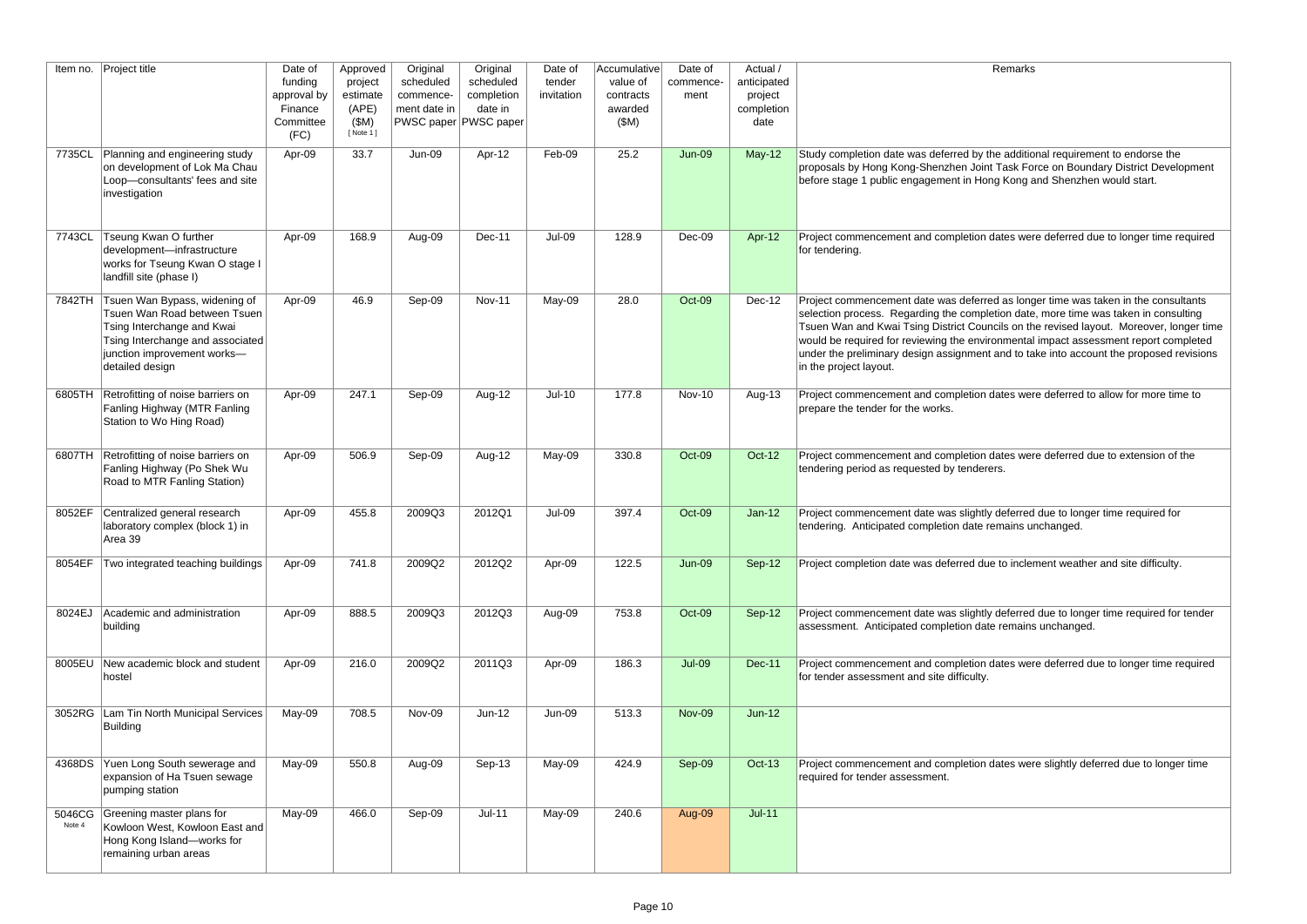| Remarks |
|---------|
|---------|

equired to carry out the detailed design and the prequent construction stage. Completion date was le of construction of the works.

Jue to additional time required for implementing the es International Design Ideas Competition before pject's superstructures.

tly deferred as more time was taken for tender ate remains unchanged.

tly deferred due to longer time required for tion date was also deferred due to revised ed works.

was deferred to cope with the progress of the bion Channel.

erred to suit the latest implementation programme

eeded the approved estimate and was cancelled in nent strategy, tenders for Phase I and Phase II 2010 and Nov 2010 respectively. As the returned e estimated contract sum for Phase III exceed the nent in Jan 2011 and proceed to seek FC's ect to the approval, the Phase I and II works would ctively.

dates were deferred due to the need to resubmit rks for approval.

rred slightly due to longer time required for remains unchanged.

| Item no. | Project title                                                                                                                                       | Date of<br>funding<br>approval by<br>Finance<br>Committee<br>(FC) | Approved<br>project<br>estimate<br>(APE)<br>(SM)<br>[ Note 1 ] | Original<br>scheduled<br>commence-<br>ment date in | Original<br>scheduled<br>completion<br>date in<br>PWSC paper PWSC paper | Date of<br>tender<br>invitation | Accumulative<br>value of<br>contracts<br>awarded<br>(SM) | Date of<br>commence-<br>ment | Actual /<br>anticipated<br>project<br>completion<br>date |                                                                                                                                                                                                                                                                                                 |
|----------|-----------------------------------------------------------------------------------------------------------------------------------------------------|-------------------------------------------------------------------|----------------------------------------------------------------|----------------------------------------------------|-------------------------------------------------------------------------|---------------------------------|----------------------------------------------------------|------------------------------|----------------------------------------------------------|-------------------------------------------------------------------------------------------------------------------------------------------------------------------------------------------------------------------------------------------------------------------------------------------------|
| 9339WF   | Expansion of Tai Po water<br>treatment works and ancillary raw<br>water and fresh water transfer<br>facilities-design and site<br>investigation     | May-09                                                            | 43.4                                                           | <b>Jun-09</b>                                      | Mar-11                                                                  | Mar-09                          | 35.0                                                     | <b>Jun-09</b>                | $Jun-12$                                                 | The consultancy under this item was re<br>qualification of tenderers for the subseq<br>deferred to cope with the latest schedul                                                                                                                                                                 |
| 8003QR   | Hong Kong-Zhuhai-Macao<br>Bridge-funding support for Main<br><b>Bridge</b>                                                                          | May-09                                                            | 9046.5                                                         | end 2009                                           | 2015/2016                                                               | Oct-09                          | 2,953.6                                                  | Dec-09                       | <b>Dec-16</b>                                            |                                                                                                                                                                                                                                                                                                 |
| 6839TH   | Hong Kong-Zhuhai-Macao<br>Bridge Hong Kong boundary<br>crossing facilities-detailed<br>design and site investigation                                | May-09                                                            | 621.9                                                          | Sep-09                                             | $Jun-12$                                                                | <b>Jun-09</b>                   | 276.9                                                    | <b>Jul-09</b>                | <b>Nov-12</b>                                            | Project completion date was deferred di<br>Hong Kong Boundary Crossing Facilitie<br>proceeding to detailed design of the pro                                                                                                                                                                    |
| 7741CL   | Kai Tak development-stage 1<br>advance infrastructure works for<br>developments at the southern<br>part of the former runway                        | May-09                                                            | 539.6                                                          | <b>Jul-09</b>                                      | Dec-13                                                                  | Apr-09                          | 407.3                                                    | Sep-09                       | <b>Dec-13</b>                                            | Project commencement date was slight<br>assessment. Anticipated completion da                                                                                                                                                                                                                   |
| 7739CL   | Kai Tak development-stage 1<br>infrastructure works at north<br>apron area of Kai Tak Airport                                                       | May-09                                                            | 566.5                                                          | <b>Jul-09</b>                                      | Dec-13                                                                  | Apr-09                          | 354.0                                                    | <b>Jul-09</b>                | <b>Dec-13</b>                                            |                                                                                                                                                                                                                                                                                                 |
| 7738CL   | Kai Tak development-detailed<br>design and site investigation for<br>Kai Tak approach channel and<br>Kwun Tong typhoon shelter<br>improvement works | May-09                                                            | 50.0                                                           | <b>Jul-09</b>                                      | $Jan-11$                                                                | <b>Jun-09</b>                   | 28.3                                                     | Aug-09                       | <b>Mar-15</b>                                            | Project commencement date was slight<br>consultants selection process. Complet<br>implementation approach of the propos                                                                                                                                                                         |
| 7740CL   | Kai Tak development-detailed<br>design and site investigation for<br>remaining infrastructure works for<br>developments at the former<br>runway     | May-09                                                            | 32.0                                                           | Jul-09                                             | Oct-12                                                                  | Jun-09                          | 13.7                                                     | Aug-09                       | Sep-14                                                   | Completion date of the detailed design<br>remediation works at Kai Tak Approach                                                                                                                                                                                                                 |
| 7841TH   | Trunk Road T2-investigation<br>and design                                                                                                           | Jun-09                                                            | 133.6                                                          | Oct-09                                             | early 2012                                                              | <b>Jun-09</b>                   | 50.5                                                     | <b>Jul-09</b>                | <b>Nov-13</b>                                            | Completion of the consultancy was defe<br>of the construction works.                                                                                                                                                                                                                            |
| 5045CG   | District Cooling System at the Kai<br>Tak development                                                                                               | Jun-09                                                            | 1671.0                                                         | Apr-10                                             | mid-2021                                                                | Aug-10                          | $\overline{\phantom{a}}$                                 | Feb-11                       | Dec-26                                                   | The original tenders for the project exce<br>Aug 2010. Under the revised procurem<br>works were invited and returned in Sep<br>tender prices for Phases I and II and the<br>APE, EMSD obtained PWSC' endorsen<br>approval for the increase in APE. Subje<br>commence in Feb and Mar 2011 respeo |
| 8013EL   | 701-place student residences                                                                                                                        | <b>Jun-09</b>                                                     | 201.3                                                          | 2009Q3                                             | 2012Q1                                                                  | Mar-10                          | 185.4                                                    | Oct-10                       | Aug-12                                                   | Project commencement and completion<br>plans for extensive slope upgrading wor                                                                                                                                                                                                                  |
| 8023EJ   | Student hostel, phase 4 (700)<br>places)                                                                                                            | Jun-09                                                            | 182.0                                                          | 2009Q3                                             | 2011Q4                                                                  | Jul-09                          | 164.8                                                    | Oct-09                       | <b>Dec-11</b>                                            | Project commencement date was defer<br>tendering. Anticipated completion date                                                                                                                                                                                                                   |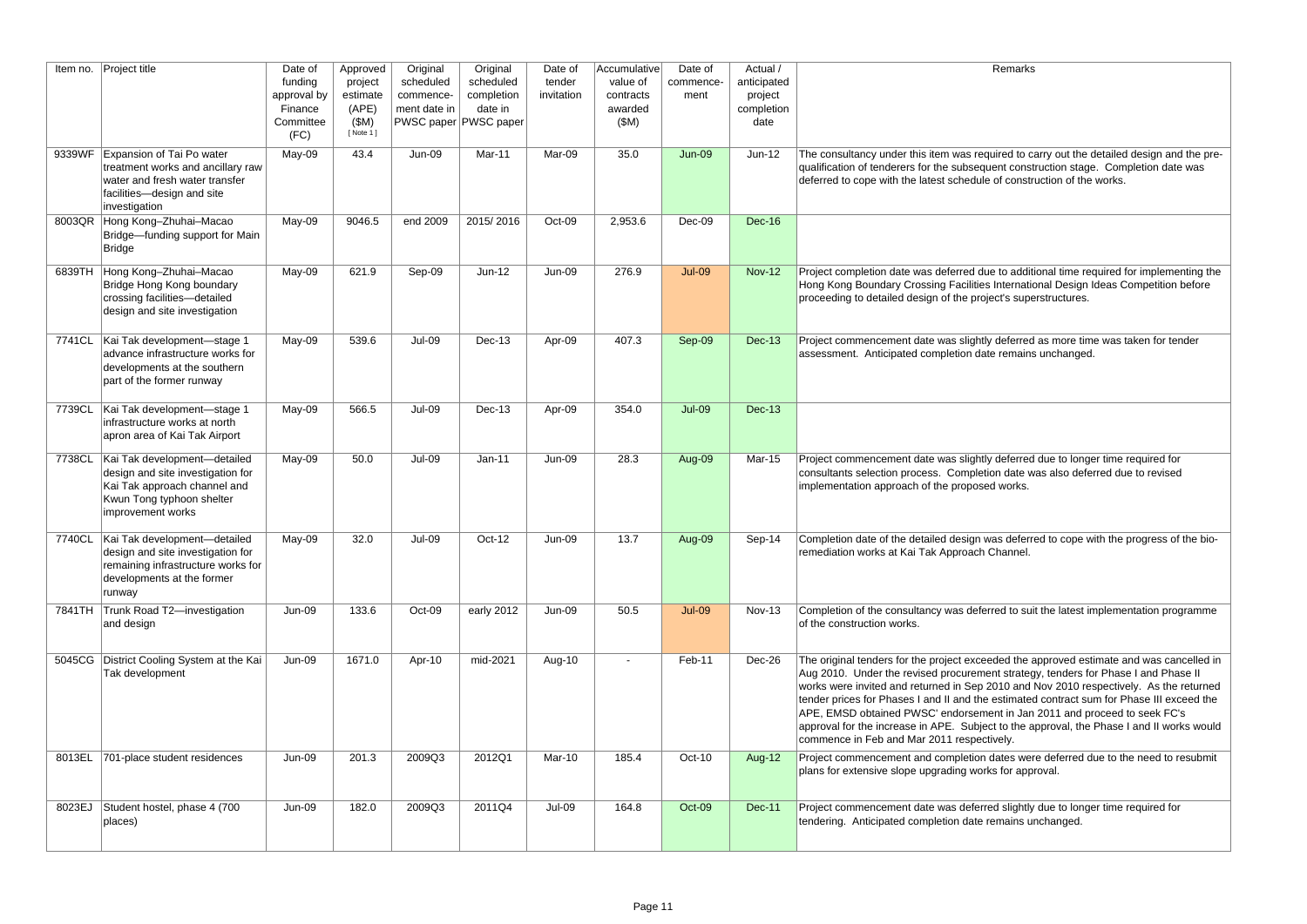| Remarks |
|---------|
|---------|

1 dates were deferred due to the need for re-

Finaldities and the supersonstant facilities and the data more time was required for tendering and the subsequent tender as served containing anticipated completion date in November 2014 nme to complete phase 2 works at an earlier date.

| Item no. | Project title                                                                                                                        | Date of<br>funding<br>approval by<br>Finance<br>Committee<br>(FC) | Approved<br>project<br>estimate<br>(APE)<br>(SM)<br>[ Note 1 ] | Original<br>scheduled<br>commence-<br>ment date in | Original<br>scheduled<br>completion<br>date in<br>PWSC paper PWSC paper | Date of<br>tender<br>invitation | Accumulative<br>value of<br>contracts<br>awarded<br>(SM) | Date of<br>commence-<br>ment | Actual /<br>anticipated<br>project<br>completion<br>date |                                                                                                                          |
|----------|--------------------------------------------------------------------------------------------------------------------------------------|-------------------------------------------------------------------|----------------------------------------------------------------|----------------------------------------------------|-------------------------------------------------------------------------|---------------------------------|----------------------------------------------------------|------------------------------|----------------------------------------------------------|--------------------------------------------------------------------------------------------------------------------------|
| 7271RS   | Cycle tracks connecting North<br>West New Territories with North<br><b>East New Territories-Sheung</b><br>Shui to Ma On Shan section | <b>Jun-09</b>                                                     | 230.3                                                          | Sep-09                                             | $Jul-12$                                                                | Feb-10                          | 138.9                                                    | May-10                       | Mar-13                                                   | Project commencement and completion<br>tendering of the contract.                                                        |
| 7715CL   | Tseung Kwan O further<br>development-infrastructure<br>works at Town Centre South and<br>Tiu Keng Leng, Tseung Kwan O                | <b>Jun-09</b>                                                     | 546.7                                                          | Sep-09                                             | Mar-12                                                                  | <b>Jun-09</b>                   | 335.0                                                    | Sep-09                       | <b>Mar-12</b>                                            |                                                                                                                          |
| 4236DS   | Tai Po sewage treatment works,<br>stage 5 phase 2B                                                                                   | <b>Jun-09</b>                                                     | 659.0                                                          | $Jan-10$                                           | Sep-13                                                                  | Sep-09                          | 292.5                                                    | $Jan-10$                     | Sep-13                                                   |                                                                                                                          |
| 5233DS   | Sludge treatment facilities                                                                                                          | <b>Jun-09</b>                                                     | 5154.4                                                         | Feb-10                                             | 2016                                                                    | Oct-09                          | 4,961.4                                                  | Oct-10                       | <b>Nov-14</b>                                            | Project commencement date was defer<br>the subsequent tender assessment. Ar<br>reflected the contractor's latest program |
| 6819TH   | Traffic improvements to Tuen<br>Mun Road Town Centre section                                                                         | <b>Jun-09</b>                                                     | 1814.4                                                         | Dec-09                                             | <b>Dec-13</b>                                                           | Aug-09                          | 1,548.0                                                  | $Dec-09$                     | <b>Dec-13</b>                                            |                                                                                                                          |
| 6157TB   | Centre Street escalator link<br>(stage 1)                                                                                            | <b>Jun-09</b>                                                     | 60.7                                                           | Sep-09                                             | Apr-12                                                                  | <b>Jun-09</b>                   | 44.0                                                     | Sep-09                       | Apr-12                                                   |                                                                                                                          |
| 3015GB   | Construction of a secondary<br>boundary fence and new sections<br>of primary boundary fence and<br>boundary patrol road-phase 1      | <b>Jun-09</b>                                                     | 395.5                                                          | 2009Q4                                             | 2012Q4                                                                  | Sep-09                          | 269.7                                                    | $Dec-09$                     | <b>Dec-12</b>                                            |                                                                                                                          |
| 3421RO   | District open space in Area 37,<br>Tseung Kwan O                                                                                     | <b>Jun-09</b>                                                     | 140.6                                                          | $Jan-10$                                           | $Jan-12$                                                                | Aug-09                          | 101.7                                                    | $Dec-09$                     | $Jan-12$                                                 |                                                                                                                          |
| 3422RO   | Local open space in Area 25,<br>Fanling/Sheung Shui                                                                                  | <b>Jun-09</b>                                                     | 51.3                                                           | $Jan-10$                                           | $Jan-12$                                                                | Aug-09                          | 48.3                                                     | $Dec-09$                     | $Jan-12$                                                 |                                                                                                                          |
|          | 3053RG Sports centre and community hall<br>in Area 101, Tin Shui Wai                                                                 | <b>Jun-09</b>                                                     | 629.8                                                          | Nov-09                                             | Jun-12                                                                  | Jul-09                          | 419.3                                                    | <b>Nov-09</b>                | $Jun-12$                                                 |                                                                                                                          |
| 3245RS   | Conversion of secondary pool of<br>Lai Chi Kok Park Swimming Pool<br>into indoor heated pool                                         | <b>Jun-09</b>                                                     | 166.7                                                          | Feb-10                                             | $Jun-12$                                                                | $Sep-09$                        | 130.9                                                    | Feb-10                       | $Jun-12$                                                 |                                                                                                                          |
| 3266RS   | Redevelopment of Victoria Park<br>Swimming Pool Complex                                                                              | <b>Jun-09</b>                                                     | 1197.7                                                         | Aug-09                                             | Dec-14                                                                  | Jul-09                          | 983.8                                                    | <b>Jul-09</b>                | <b>Dec-14</b>                                            |                                                                                                                          |
| 8050EF   | Extension to the existing<br>University Library at Central<br>Campus                                                                 | <b>Jun-09</b>                                                     | 251.7                                                          | 2009Q4                                             | 2011Q4                                                                  | <b>Jun-09</b>                   | 220.7                                                    | <b>Jul-09</b>                | <b>Dec-11</b>                                            |                                                                                                                          |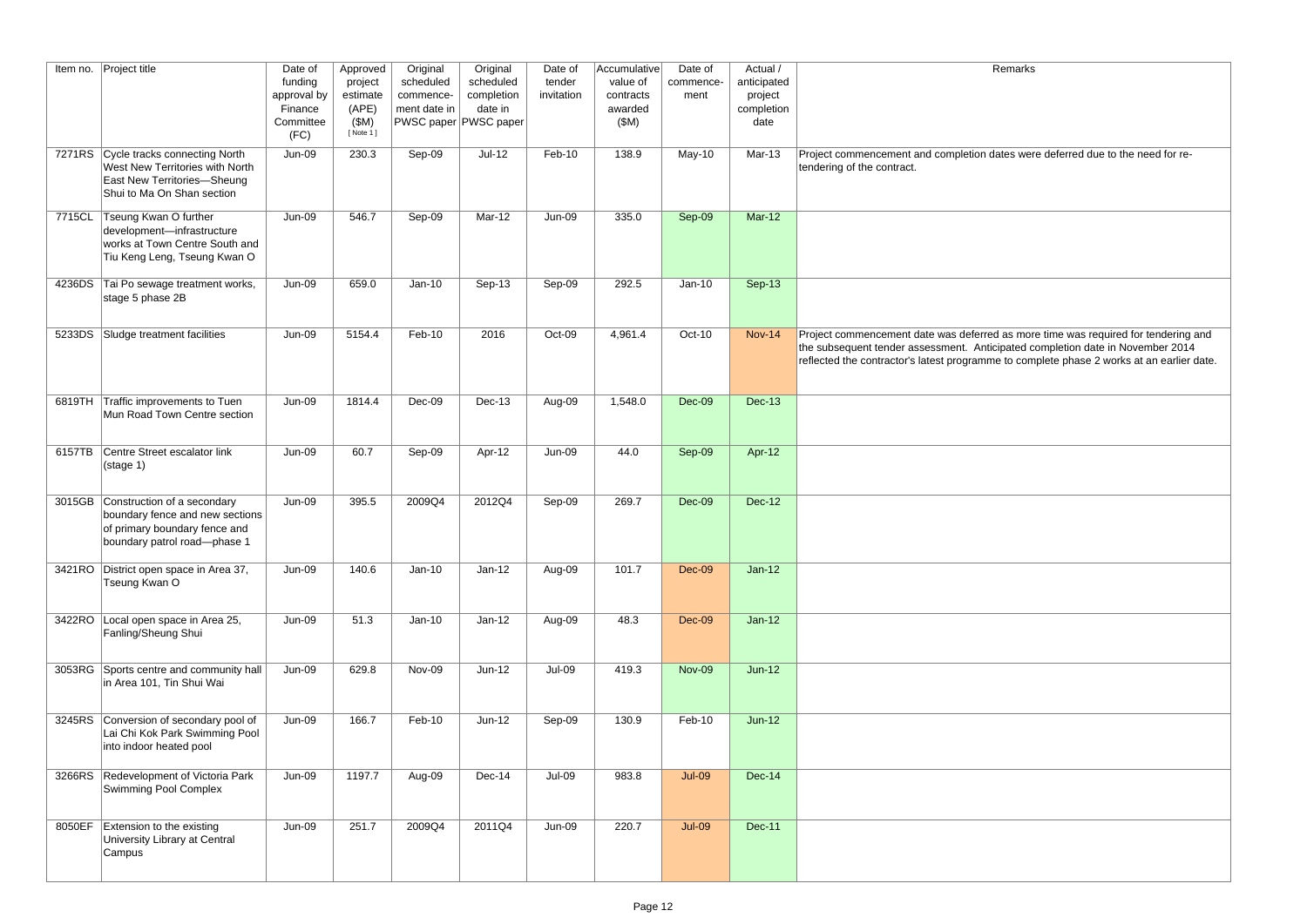| Item no. | <b>Project title</b>                                                                                                                                                                     | Date of<br>funding<br>approval by<br>Finance<br>Committee<br>(FC) | Approved<br>project<br>estimate<br>(APE)<br>(SM)<br>[ Note 1 ] | Original<br>scheduled<br>commence-<br>ment date in | Original<br>scheduled<br>completion<br>date in<br>PWSC paper PWSC paper | Date of<br>tender<br>invitation | Accumulative<br>value of<br>contracts<br>awarded<br>(SM) | Date of<br>commence-<br>ment | Actual /<br>anticipated<br>project<br>completion<br>date | Remarks                                                                                                                                                                                                                                                                                                                                                                                                                            |
|----------|------------------------------------------------------------------------------------------------------------------------------------------------------------------------------------------|-------------------------------------------------------------------|----------------------------------------------------------------|----------------------------------------------------|-------------------------------------------------------------------------|---------------------------------|----------------------------------------------------------|------------------------------|----------------------------------------------------------|------------------------------------------------------------------------------------------------------------------------------------------------------------------------------------------------------------------------------------------------------------------------------------------------------------------------------------------------------------------------------------------------------------------------------------|
|          | 8027EK   Innovation Tower                                                                                                                                                                | <b>Jun-09</b>                                                     | 621.5                                                          | 2009Q3                                             | 2012Q2                                                                  | Aug-09                          | 514.1                                                    | Aug-09                       | $Jun-12$                                                 |                                                                                                                                                                                                                                                                                                                                                                                                                                    |
|          | 4369DS Harbour Area Treatment Scheme.<br>stage 2A-construction of the<br>sewage conveyance system and<br>advance works for upgrading of<br>Stonecutters Island sewage<br>treatment works | <b>Jun-09</b>                                                     | 9286.5                                                         | <b>Jul-09</b>                                      | Sep-14                                                                  | Dec-08                          | 7,267.0                                                  | <b>Jul-09</b>                | Sep-14                                                   |                                                                                                                                                                                                                                                                                                                                                                                                                                    |
|          | 4370DS Village sewerage at Wang Chau<br>of Yuen Long                                                                                                                                     | <b>Jun-09</b>                                                     | 219.2                                                          | <b>Jul-09</b>                                      | $Jun-13$                                                                | Mar-09                          | 125.8                                                    | <b>Jul-09</b>                | $Jun-13$                                                 |                                                                                                                                                                                                                                                                                                                                                                                                                                    |
| 4357DS   | Sewage interception scheme in<br>Kowloon City                                                                                                                                            | <b>Jun-09</b>                                                     | 700.3                                                          | <b>Jul-09</b>                                      | $Jul-12$                                                                | Feb-09                          | 453.3                                                    | <b>Jul-09</b>                | $Jul-12$                                                 |                                                                                                                                                                                                                                                                                                                                                                                                                                    |
|          | 8001QR   West Island Line-funding<br>support                                                                                                                                             | Jul-09                                                            | 12252.0                                                        | <b>Jul-09</b>                                      | end 2014                                                                | Jan-09                          | 10,552.0                                                 | <b>Jul-09</b>                | Aug-14                                                   |                                                                                                                                                                                                                                                                                                                                                                                                                                    |
|          | 6055TR West Island Line-essential<br>public infrastructure works                                                                                                                         | Jul-09                                                            | 103.6                                                          | Mar-10                                             | end 2014                                                                | Jan-09                          | 76.8                                                     | Jun-10                       | Aug-14                                                   | It took longer-than-expected time to finalize the entrustment agreement, which was<br>executed on 15 June 2010, resulting in deferral of the project commencement date.<br>Anticipated completion date will be advanced.                                                                                                                                                                                                           |
|          | 6579TH Central-Wan Chai Bypass and<br><b>Island Eastern Corridor Link</b>                                                                                                                | Jul-09                                                            | 28104.6                                                        | end 2009                                           | early 2017                                                              | Oct 2009                        | 10,834.4                                                 | Dec-09                       | Sep-17                                                   | Project completion date was deferred to cater for longer construction time of the deeper<br>ventilation building basement due to the additional air purification system.                                                                                                                                                                                                                                                           |
|          | 7677CL   Wan Chai development phase 2,<br>engineering works                                                                                                                              | <b>Jul-09</b>                                                     | 4642.7                                                         | Dec-09                                             | Jun-17                                                                  | Aug-09                          | 2,199.9                                                  | Dec-09                       | $Jun-17$                                                 |                                                                                                                                                                                                                                                                                                                                                                                                                                    |
| 7067GI   | Development of Government<br>Helipad at the Hong Kong<br>Convention and Exhibition Centre                                                                                                | $Jul-09$                                                          | 59.1                                                           | Dec-09                                             | Dec-11                                                                  | Aug-09                          | 45.5                                                     | $Jan-10$                     | <b>Dec-11</b>                                            | Project commencement date was deferred as more time was required for tendering.<br>Anticipated completion date remains unchanged.                                                                                                                                                                                                                                                                                                  |
|          | 9043WS Uprating of Wan Chai salt water<br>supply system                                                                                                                                  | Jul-09                                                            | 271.1                                                          | Nov-09                                             | $Dec-14$                                                                | Nov-09                          | 53.5                                                     | Aug-10                       | Dec-14                                                   | Project commencement date was deferred due to the need for re-tender. Design and Build<br>type of contract was originally used for the mainlaying works. However, as no valid<br>tenders were received, the exercise had to be cancelled. With Central Tender Board's<br>approval, the conventional in-house design and site supervision approach was adopted for<br>the re-tender. Anticipated completion date remains unchanged. |
|          | 6028TC Speed Map Panels in the New<br>Territories                                                                                                                                        | Jul-09                                                            | 70.9                                                           | $Jan-10$                                           | Apr-12                                                                  | Sep-09                          | 74.5                                                     | $Jan-10$                     | $Jan-12$                                                 |                                                                                                                                                                                                                                                                                                                                                                                                                                    |
|          | 6836TH   Improvement to Sham Tseng<br>Interchange                                                                                                                                        | Jul-09                                                            | 99.6                                                           | Sep-09                                             | Sep-13                                                                  | $NA$ <sup>Note 2</sup>          | 66.5                                                     | Aug-09                       | Sep-13                                                   |                                                                                                                                                                                                                                                                                                                                                                                                                                    |
|          | 3012NT Conversion of aqua privies into<br>flushing toilets--phase 6                                                                                                                      | Jul-09                                                            | 221.1                                                          | Nov-09                                             | mid-2011                                                                | Nov-09                          | 163.0                                                    | <b>Nov-09</b>                | May-11                                                   |                                                                                                                                                                                                                                                                                                                                                                                                                                    |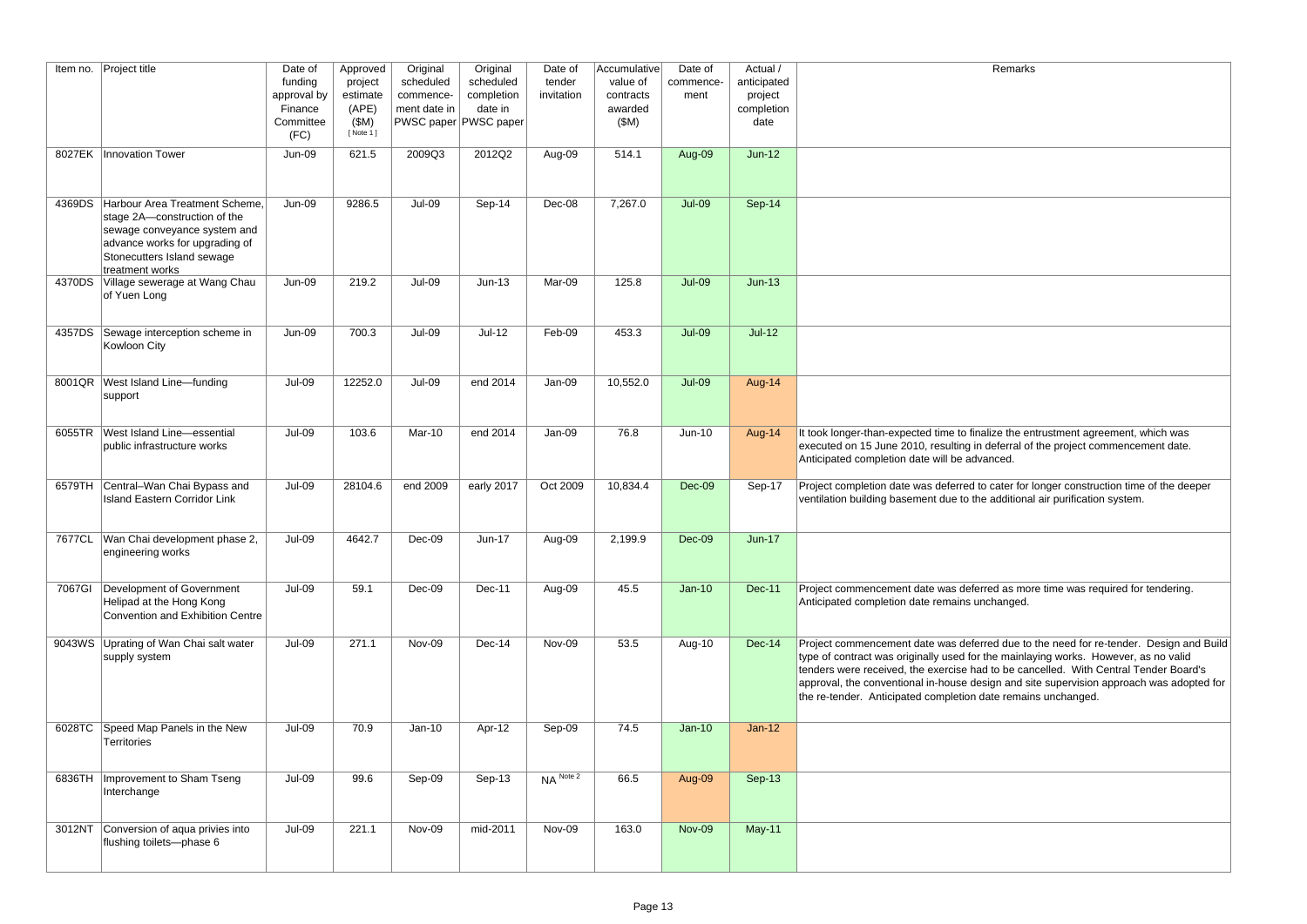| Remarks                                          |
|--------------------------------------------------|
|                                                  |
|                                                  |
|                                                  |
|                                                  |
|                                                  |
|                                                  |
|                                                  |
|                                                  |
|                                                  |
|                                                  |
|                                                  |
|                                                  |
|                                                  |
|                                                  |
|                                                  |
|                                                  |
|                                                  |
|                                                  |
|                                                  |
|                                                  |
|                                                  |
|                                                  |
|                                                  |
|                                                  |
|                                                  |
|                                                  |
| red due to longer time required for tender       |
| ate remains unchanged.                           |
|                                                  |
| dates were deferred due to longer time taken to  |
| ek approval for increase in APE.                 |
|                                                  |
|                                                  |
|                                                  |
|                                                  |
|                                                  |
|                                                  |
|                                                  |
|                                                  |
|                                                  |
|                                                  |
|                                                  |
|                                                  |
|                                                  |
|                                                  |
|                                                  |
| dates were deferred as longer time was taken for |
|                                                  |
|                                                  |
|                                                  |

|        | Item no. Project title                                                                                                               | Date of<br>funding<br>approval by<br>Finance<br>Committee<br>(FC) | Approved<br>project<br>estimate<br>(APE)<br>(SM)<br>[ Note 1 ] | Original<br>scheduled<br>commence-<br>ment date in | Original<br>scheduled<br>completion<br>date in<br>PWSC paper PWSC paper | Date of<br>tender<br>invitation | Accumulative<br>value of<br>contracts<br>awarded<br>(SM) | Date of<br>commence-<br>ment | Actual /<br>anticipated<br>project<br>completion<br>date | Remarks                                                                                                                                                              |
|--------|--------------------------------------------------------------------------------------------------------------------------------------|-------------------------------------------------------------------|----------------------------------------------------------------|----------------------------------------------------|-------------------------------------------------------------------------|---------------------------------|----------------------------------------------------------|------------------------------|----------------------------------------------------------|----------------------------------------------------------------------------------------------------------------------------------------------------------------------|
| 3060JA | Construction of rank and file<br>quarters for Immigration<br>Department at Wo Yi Hop Road,<br>Kwai Chung                             | Jul-09                                                            | 275.0                                                          | Apr-10                                             | $Jul-12$                                                                | Jul-09                          | 266.2                                                    | <b>Mar-10</b>                | $Jul-12$                                                 |                                                                                                                                                                      |
| 7705CL | Hang Hau Tsuen Channel at Lau<br>Fau Shan                                                                                            | Jul-09                                                            | 91.2                                                           | Dec-09                                             | $Jun-13$                                                                | Sep-09                          | 70.1                                                     | Dec-09                       | <b>Dec-12</b>                                            |                                                                                                                                                                      |
| 3061JA | Redevelopment of departmental<br>quarters for Customs and Excise<br>Department at Tsing Chau Street<br>and Lee Kung Street, Hung Hom | <b>Jul-09</b>                                                     | 275.0                                                          | Sep-09                                             | Aug-12                                                                  | Sep-09                          | 250.1                                                    | Sep-09                       | <b>Aug-12</b>                                            |                                                                                                                                                                      |
| 3263ES | Second secondary school at<br>development near Choi Wan<br>Road and Jordan Valley, Kwun<br>Tong                                      | <b>Jul-09</b>                                                     | 248.0                                                          | Nov-09                                             | $Jul-11$                                                                | <b>Jul-09</b>                   | 207.9                                                    | <b>Nov-09</b>                | $Jul-11$                                                 |                                                                                                                                                                      |
| 3344EP | A 30-classroom primary school at<br>development near Choi Wan<br>Road and Jordan Valley, Kwun<br>Tong                                | Jul-09                                                            | 189.9                                                          | Dec-09                                             | Aug-11                                                                  | Sep-09                          | 168.1                                                    | Dec-09                       | Aug-11                                                   |                                                                                                                                                                      |
| 3330EP | A 24-classroom primary school at<br>the junction of Victoria Road and<br>Pok Fu Lam Road, Pok Fu Lam                                 | Jul-09                                                            | 255.6                                                          | $Jan-10$                                           | Feb-12                                                                  | Oct-09                          | 197.8                                                    | <b>Nov-09</b>                | Feb-12                                                   |                                                                                                                                                                      |
|        | 8028EK Student hostel, phase 3                                                                                                       | Jul-09                                                            | 522.1                                                          | 2009Q3                                             | 2012Q2                                                                  | Aug-09                          | 405.2                                                    | <b>Nov-09</b>                | $May-12$                                                 | Project commencement date was deferred due to longer time required for tender<br>assessment. Anticipated completion date remains unchanged.                          |
|        | 4329DS Upgrading of Pillar Point sewage<br>treatment works                                                                           | $Jul-09$                                                          | 1360.9<br>[1920.5]                                             | Oct-09                                             | $Feb-13$                                                                | Feb-09                          | 1,664.5                                                  | $Jul-10$                     |                                                          | Nov-13 Project commencement and completion dates were deferred due to longer time taken to<br>complete the tendering exercise and seek approval for increase in APE. |
|        | 4371DS Sewerage in western Tuen Mun                                                                                                  | <b>Jul-09</b>                                                     | 1340.0                                                         | Dec-09                                             | Jun-14                                                                  | <b>Jul-09</b>                   | 711.0                                                    | Dec-09                       | $Jun-14$                                                 |                                                                                                                                                                      |
|        | 3017NB Provision of a columbarium and<br>garden of remembrance at Kiu<br>Tau Road, Wo Hop Shek                                       | Jul-09                                                            | 629.5                                                          | Dec-09                                             | $Jul-12$                                                                | Sep-09                          | 433.0                                                    | <b>Nov-09</b>                | $Jul-12$                                                 |                                                                                                                                                                      |
|        | 8069MM Relocation of Siu Lam Hospital to<br><b>Block B of Castle Peak Hospital</b>                                                   | Jul-09                                                            | 320.3                                                          | Aug-09                                             | $Jun-11$                                                                | <b>Jul-09</b>                   | 226.1                                                    | <b>Jul-09</b>                | $Jun-11$                                                 |                                                                                                                                                                      |
|        | 3051RG Redevelopment of Kwun Tong<br>Swimming Pool Complex and<br>Kwun Tong Recreation Ground                                        | Jul-09                                                            | 1323.8                                                         | Dec-09                                             | Dec-14                                                                  | <b>Jul-09</b>                   | 1,099.3                                                  | <b>Nov-09</b>                | <b>Dec-14</b>                                            |                                                                                                                                                                      |
|        | 8001QW Revitalisation Scheme-<br>Conversion of Old Tai O Police<br>Station into Tai O Heritage Hotel                                 | Jul-09                                                            | 66.7                                                           | $Jan-10$                                           | $Jun-11$                                                                | Sep-09                          | 46.22                                                    | Mar-10                       | Sep-11                                                   | Project commencement and completion dates were deferred as longer time was taken for<br>tender assessment.                                                           |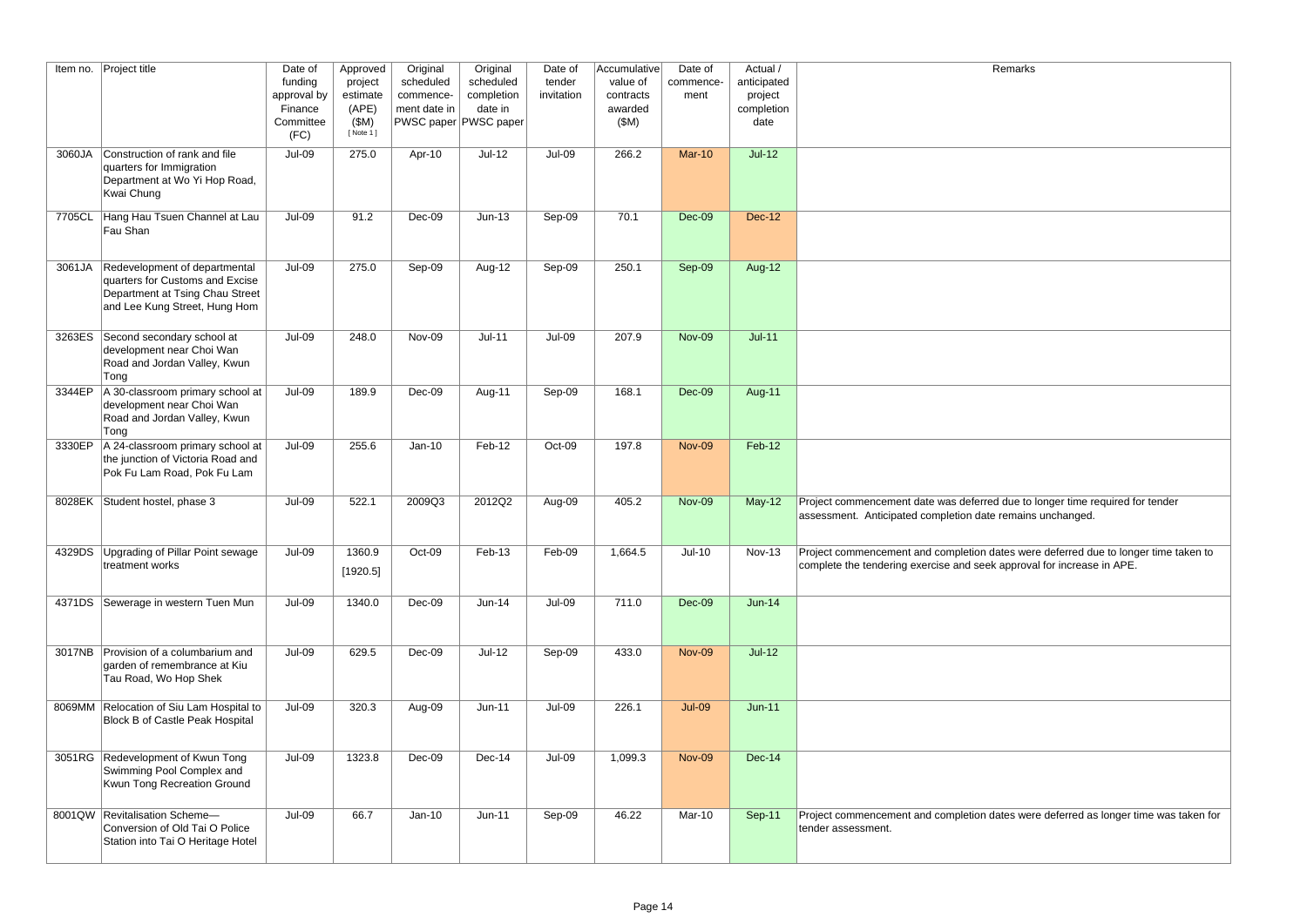In dates were deferred as longer time was required

ferred as more time was needed to arrange for the

 $\overline{0}$  16 Jan 2010 and therefore the commencement ngly. Anticipated completion date remains

n 16 Jan 2010 and therefore the commencement ngly. Anticipated completion date remains

rred as longer time was required to complete the ed completion date remains unchanged.

| Item no. | Project title                                                                                                    | Date of<br>funding<br>approval by<br>Finance<br>Committee<br>(FC) | Approved<br>project<br>estimate<br>(APE)<br>(SM)<br>[ Note 1 ] | Original<br>scheduled<br>commence-<br>ment date in | Original<br>scheduled<br>completion<br>date in<br>PWSC paper PWSC paper | Date of<br>tender<br>invitation | Accumulative<br>value of<br>contracts<br>awarded<br>(SM) | Date of<br>commence-<br>ment | Actual /<br>anticipated<br>project<br>completion<br>date |                                                                                                |
|----------|------------------------------------------------------------------------------------------------------------------|-------------------------------------------------------------------|----------------------------------------------------------------|----------------------------------------------------|-------------------------------------------------------------------------|---------------------------------|----------------------------------------------------------|------------------------------|----------------------------------------------------------|------------------------------------------------------------------------------------------------|
| 7736CL   | Site formation for Kai Tak cruise<br>terminal development                                                        | Nov-09                                                            | 2303.9                                                         | Dec-09                                             | end 2015                                                                | <b>Jul-09</b>                   | 1,340.0                                                  | <b>Nov-09</b>                | <b>Dec-15</b>                                            |                                                                                                |
| 6159TB   | Reconstruction of footbridge near<br>Hsin Kuang Centre and extension<br>of bus bays at Lung Cheung<br>Road       | Nov-09                                                            | 83.8                                                           | Dec-09                                             | Dec-11                                                                  | Aug-09                          | 45.3                                                     | $Jan-10$                     | $Jan-12$                                                 | Project commencement and completion<br>to handle the tender assessment.                        |
| 3016NB   | Reprovisioning of Cape Collinson<br>Crematorium                                                                  | Dec-09                                                            | 696.3                                                          | $Jul-10$                                           | Dec-14                                                                  | Feb-10                          | 690.8                                                    | $Jun-10$                     | <b>Dec-14</b>                                            |                                                                                                |
| 8051EF   | An integrated teaching building                                                                                  | Dec-09                                                            | 176.0                                                          | 2010Q1                                             | 2012Q1                                                                  | $Jan-10$                        | 154.8                                                    | <b>Mar-10</b>                | Apr-12                                                   | Project completion date was slightly def<br>main contract.                                     |
| 6053TR   | Hong Kong section of Guangzhou<br>-Shenzhen-Hong Kong Express<br>Rail Link-construction of railway<br>works      | $Jan-10$                                                          | 55017.5                                                        | Dec-09                                             | 2015                                                                    | Jun-09                          | 22,725.2                                                 | $Jan-10$                     | $Jul-15$                                                 | The item was finally approved by FC on<br>date was deferred to Jan 2010 accordin<br>unchanged. |
| 6057TR   | Hong Kong section of Guangzhou<br>-Shenzhen-Hong Kong Express<br>Rail Link-construction of non-<br>railway works | $Jan-10$                                                          | 11800.0                                                        | Dec-09                                             | 2015                                                                    | Jun-09                          | 2,202.3                                                  | $Jan-10$                     | $Jul-15$                                                 | The item was finally approved by FC on<br>date was deferred to Jan 2010 accordin<br>unchanged. |
|          | 8063MM North Lantau Hospital, phase 1                                                                            | $Jan-10$                                                          | 2482.0                                                         | $Jan-10$                                           | Dec-12                                                                  | Apr-09                          | 2,092.9                                                  | $Jan-10$                     | <b>Dec-12</b>                                            |                                                                                                |
| 3049FS   | Extension of Man Kam To food<br>inspection facilities                                                            | $Jan-10$                                                          | 176.1                                                          | $Jul-10$                                           | Dec-12                                                                  | Feb-10                          | 157.4                                                    | $Jul-10$                     | <b>Dec-12</b>                                            |                                                                                                |
| 6076TI   | Bus-bus interchanges on Tuen<br>Mun Road                                                                         | Feb-10                                                            | 162.3                                                          | Apr-10                                             | Apr-13                                                                  | Feb-10                          | 144.9                                                    | $Jul-10$                     | Apr-13                                                   | Project commencement date was defer<br>tender assessment exercise. Anticipate                  |
| 3030LJ   | Additional courtrooms and<br>associated facilities in the High<br>Court Building                                 | Feb-10                                                            | 50.9                                                           | $Jul-10$                                           | Dec-11                                                                  | Mar-10                          | 30.7                                                     | $Jul-10$                     | <b>Dec-11</b>                                            |                                                                                                |
| 3106ET   | Special school in Area 16, Tuen<br>Mun, for students with physical<br>disability                                 | Feb-10                                                            | 260.4                                                          | Jun-10                                             | Feb-12                                                                  | Feb-10                          | 238.5                                                    | $Jun-10$                     | Feb-12                                                   |                                                                                                |
| 3171BF   | Development of Aberdeen fire<br>station-cum-ambulance depot                                                      | Feb-10                                                            | 177.2                                                          | Jun-10                                             | $Jun-13$                                                                | Feb-10                          | 155.8                                                    | $Jun-10$                     | $Jun-13$                                                 |                                                                                                |
| 3054RG   | Town park, indoor velodrome-<br>cum-sports centre in Area 45,<br>Tseung Kwan O                                   | Feb-10                                                            | 1129.7                                                         | Mar-10                                             | Apr-13                                                                  | Sep-09                          | 1,091.6                                                  | <b>Mar-10</b>                | Apr-13                                                   |                                                                                                |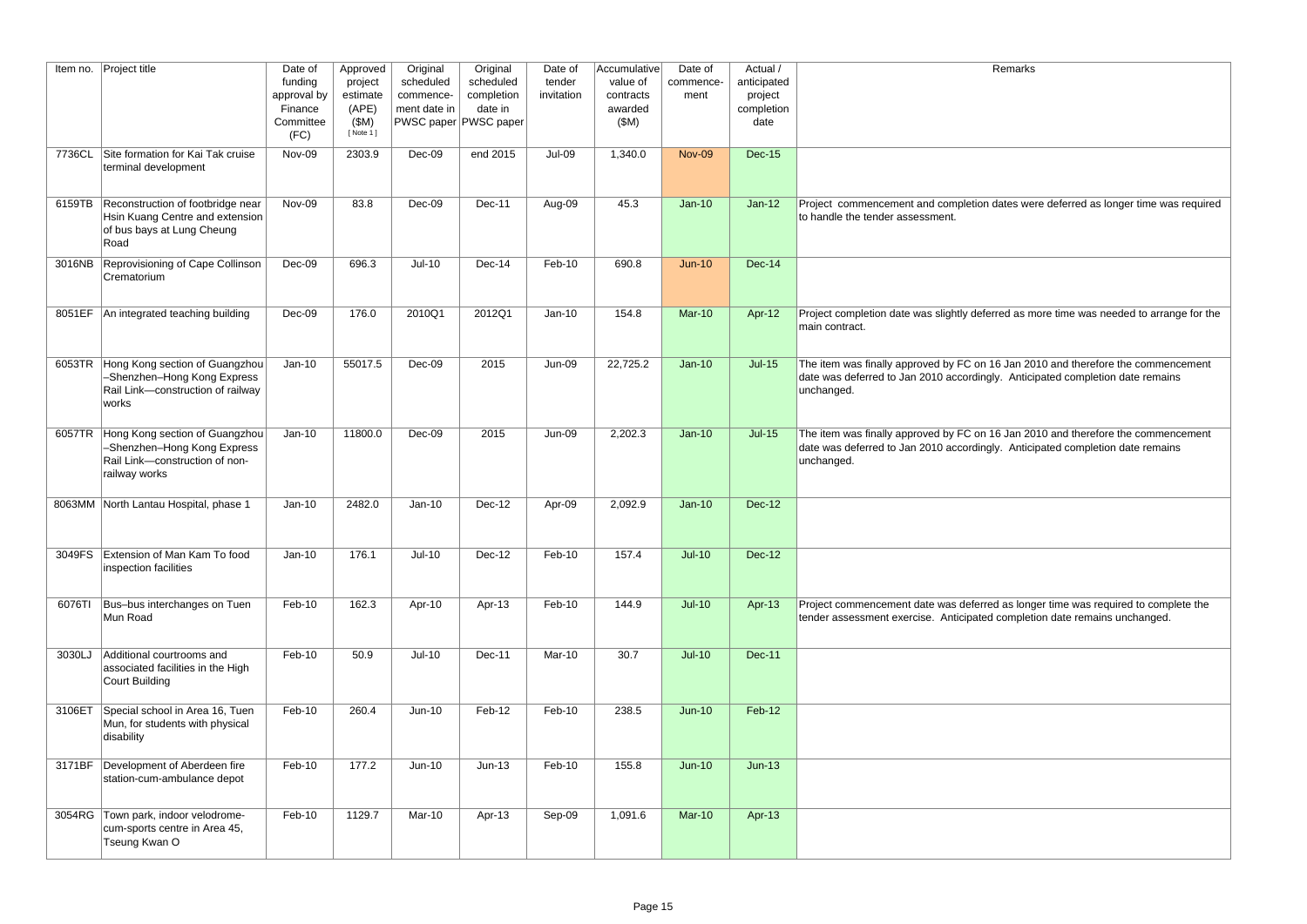| Item no. | <b>Project title</b>                                                                                                                                 | Date of<br>funding<br>approval by<br>Finance<br>Committee<br>(FC) | Approved<br>project<br>estimate<br>(APE)<br>(SM)<br>[ Note 1 ] | Original<br>scheduled<br>commence-<br>ment date in | Original<br>scheduled<br>completion<br>date in<br><b>PWSC paper PWSC paper</b> | Date of<br>tender<br>invitation | Accumulative<br>value of<br>contracts<br>awarded<br>(SM) | Date of<br>commence-<br>ment | Actual /<br>anticipated<br>project<br>completion<br>date | Remarks                                                                                                                                                                                                                                                      |
|----------|------------------------------------------------------------------------------------------------------------------------------------------------------|-------------------------------------------------------------------|----------------------------------------------------------------|----------------------------------------------------|--------------------------------------------------------------------------------|---------------------------------|----------------------------------------------------------|------------------------------|----------------------------------------------------------|--------------------------------------------------------------------------------------------------------------------------------------------------------------------------------------------------------------------------------------------------------------|
|          | 3176SC Joint-user complex at Bailey<br>Street, To Kwa Wan Reclamation                                                                                | Feb-10                                                            | 476.4                                                          | $Jul-10$                                           | Feb-13                                                                         | Mar-10                          | 403.5                                                    | $Jul-10$                     | Feb-13                                                   |                                                                                                                                                                                                                                                              |
|          | 9343WF Expansion of Tai Po water<br>treatment works and ancillary raw<br>water and fresh water transfer<br>facilities-part 1 works                   | Feb-10                                                            | 259.9                                                          | Feb-10                                             | Sep-11                                                                         | Sep-09                          | 188.9                                                    | $Feb-10$                     | <b>Sep-11</b>                                            |                                                                                                                                                                                                                                                              |
|          | 3049RG Public library and indoor<br>recreation centre in Area 3, Yuen<br>Long                                                                        | Feb-10                                                            | 704.1                                                          | $Jul-10$                                           | $Jun-13$                                                                       | Mar-10                          | 155.5                                                    | $Jul-10$                     | $Jun-13$                                                 |                                                                                                                                                                                                                                                              |
|          | 4341DS Harbour Area Treatment Scheme.<br>stage 2A-upgrading of<br>Stonecutters Island sewage<br>treatment works and preliminary<br>treatment works   | Apr-10                                                            | 7913.4                                                         | Jun-10                                             | Dec-14                                                                         | Feb-10                          | 1,983.4                                                  | <b>Aug-10</b>                | <b>Dec-14</b>                                            | Project commencement date was deferred due to extension of tender period as requested<br>by tenderers. Anticipated completion date remains unchanged.                                                                                                        |
|          | 3007GA Cruise terminal building and<br>ancillary facilities for the Kai Tak<br>cruise terminal development                                           | Apr-10                                                            | 5852.1                                                         | May-10                                             | 2013                                                                           | $Jul-09$                        | 5,225.3                                                  | $May-10$                     | $Jun-13$                                                 |                                                                                                                                                                                                                                                              |
|          | 5016GB Liantang/Heung Yuen Wai<br>Boundary Control Point and<br>associated works-village<br>reprovisioning works                                     | Apr-10                                                            | 51.3                                                           | Aug-10                                             | Feb-12                                                                         | May-10                          | 43.4                                                     | <b>Aug-10</b>                | Feb-12                                                   |                                                                                                                                                                                                                                                              |
| 8002QW   | Revitalisation Scheme-<br>Revitalisation of the Former Lai<br>Chi Kok Hospital into Jao Tsung-I<br>Academy/The Hong Kong<br>Cultural Heritage        | Jun-10                                                            | 223.5                                                          | Oct-10                                             | $Jun-12$                                                                       | Sep-10                          | 4.5                                                      | $Jan-11$                     | Oct-12                                                   | Project commencement and completion dates were deferred since re-tendering for main<br>contract was required as original returned tender prices were higher than budget allowed.                                                                             |
|          | 3059RE Construction of an Annex Building<br>at the Ko Shan Theatre                                                                                   | Jun-10                                                            | 683.2                                                          | <b>Dec-10</b>                                      | $Jun-13$                                                                       | Aug-10                          | 27.4                                                     | <b>Nov-10</b>                | $Jun-13$                                                 |                                                                                                                                                                                                                                                              |
|          | 7435RO   Improvement works at Tai O,<br>phase 1                                                                                                      | $Jun-10$                                                          | 151.0                                                          | $Jul-10$                                           | Sep-12                                                                         | May-10                          | 99.3                                                     | <b>Aug-10</b>                | Oct-12                                                   | Project commencement and completion dates were slightly deferred since additional time<br>was required for the recommended tenderer to clarify financial issues before the tender<br>recommendation could be submitted to Central Tender Board for approval. |
|          | 8004QW Revitalisation Scheme-<br>Revitalisation of Lui Seng Chun<br>as the Hong Kong Baptist<br>University Chinese Medicine and<br>Healthcare Centre | Jun-10                                                            | 24.7<br>$[27.2]$                                               | Dec-10                                             | Dec-11                                                                         | Oct-10                          | 25.0                                                     | Jan-11                       | Apr-12                                                   | Project commencement and completion dates were deferred due to the excess of tender<br>price over APE. Application for increase in APE was required.                                                                                                         |
|          | 8007QW Revitalisation Scheme-<br>Revitalisation of Mei Ho House as<br>City Hostel                                                                    | Jun-10                                                            | 209.5                                                          | <b>Dec-10</b>                                      | $Jul-12$                                                                       | Oct-10                          | 3.2                                                      | <b>Dec-10</b>                | $Jul-12$                                                 |                                                                                                                                                                                                                                                              |

| Remarks                                                                                                                                               |
|-------------------------------------------------------------------------------------------------------------------------------------------------------|
|                                                                                                                                                       |
|                                                                                                                                                       |
|                                                                                                                                                       |
|                                                                                                                                                       |
|                                                                                                                                                       |
|                                                                                                                                                       |
|                                                                                                                                                       |
|                                                                                                                                                       |
|                                                                                                                                                       |
|                                                                                                                                                       |
|                                                                                                                                                       |
|                                                                                                                                                       |
| Project commencement date was deferred due to extension of tender period as requested<br>by tenderers. Anticipated completion date remains unchanged. |
|                                                                                                                                                       |
|                                                                                                                                                       |
|                                                                                                                                                       |
|                                                                                                                                                       |
|                                                                                                                                                       |
|                                                                                                                                                       |
|                                                                                                                                                       |
|                                                                                                                                                       |
| Project commencement and completion dates were deferred since re-tendering for main                                                                   |
| contract was required as original returned tender prices were higher than budget allowed.                                                             |
|                                                                                                                                                       |
|                                                                                                                                                       |
|                                                                                                                                                       |
|                                                                                                                                                       |
| Project commencement and completion dates were slightly deferred since additional time                                                                |
| was required for the recommended tenderer to clarify financial issues before the tender                                                               |
| recommendation could be submitted to Central Tender Board for approval.                                                                               |
| Project commencement and completion dates were deferred due to the excess of tender                                                                   |
| price over APE. Application for increase in APE was required.                                                                                         |
|                                                                                                                                                       |
|                                                                                                                                                       |
|                                                                                                                                                       |
|                                                                                                                                                       |
|                                                                                                                                                       |
|                                                                                                                                                       |